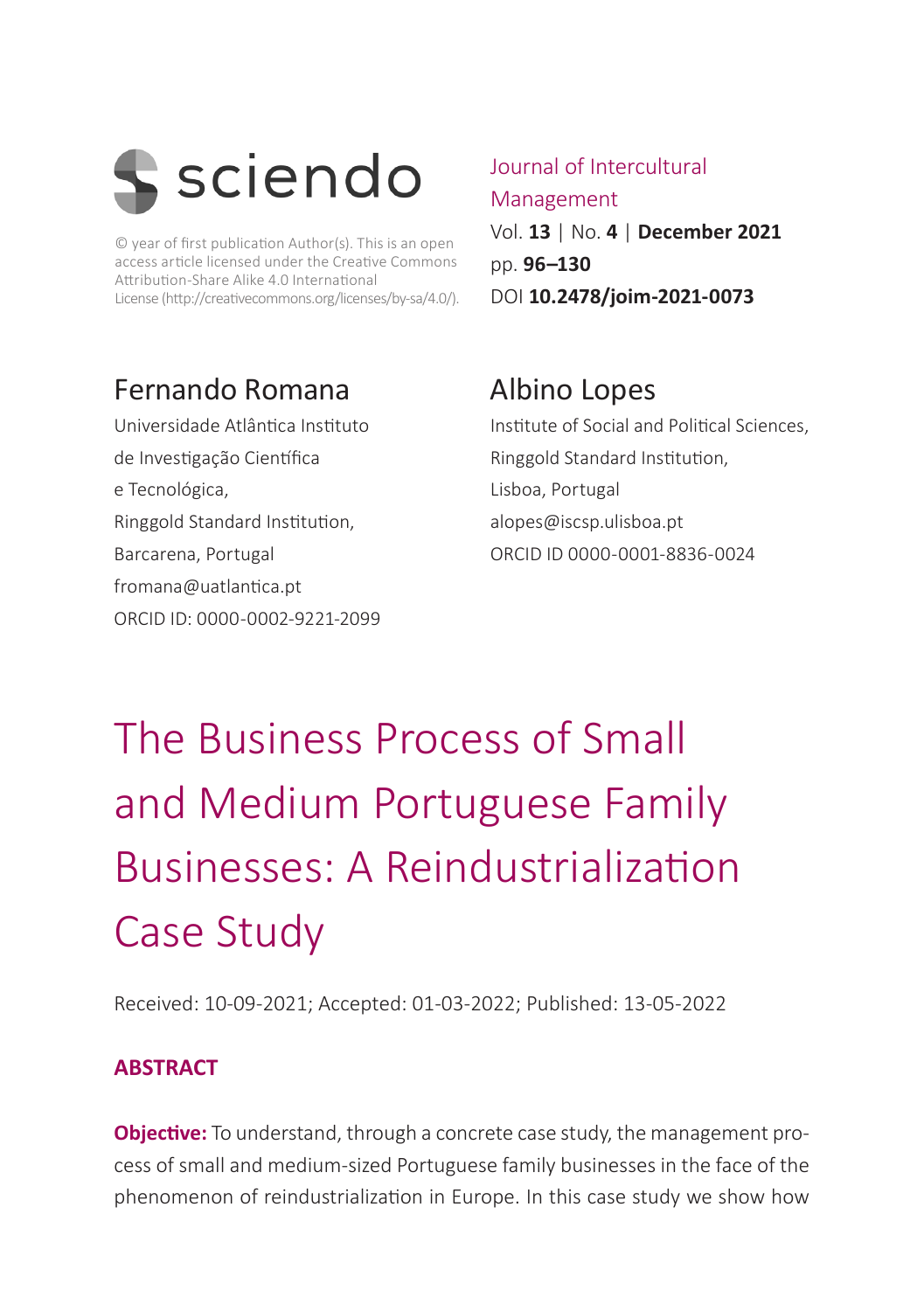a company can react to the process by adopting a new management model, despite the factory being almost inactive for several years. The final idea is to demonstrate that this is a new reindustrialization movement, which does not perform in the same way as in the past.

**Methodology:** Considering that we want an innovative and continuously learning organization, we intend to develop from a theoretical point of view the European Foundation for Quality model (EFQM) and then apply the improvement and management actions in each one of its aspects in order to promote and evaluate permanent and continuous improvement. For this proposal we use the change and organizational development method.

**Findings:** Leadership is a topic with particular importance in this process of transformation, and in this case in particular, through changes in the shareholder body, generational changes and especially by the inclusion of the professional management team, for the improvement of the key performance indicators, including the EFQM score.

**Value Added:** The implementation of a management model will lead management to a leadership style conducive to value creation and results in terms of quality, and human and financial capital based on effective organizational performance.

**Recommendations:** Phased implementation, with the creation and development of pilot areas, is particularly beneficial to an organization's culture, and also for engaging people via the cascading communication process.

**Key words:** organizational change, organizational culture, leadership, Lean management, application model

**JEL codes:** L11, L21, G31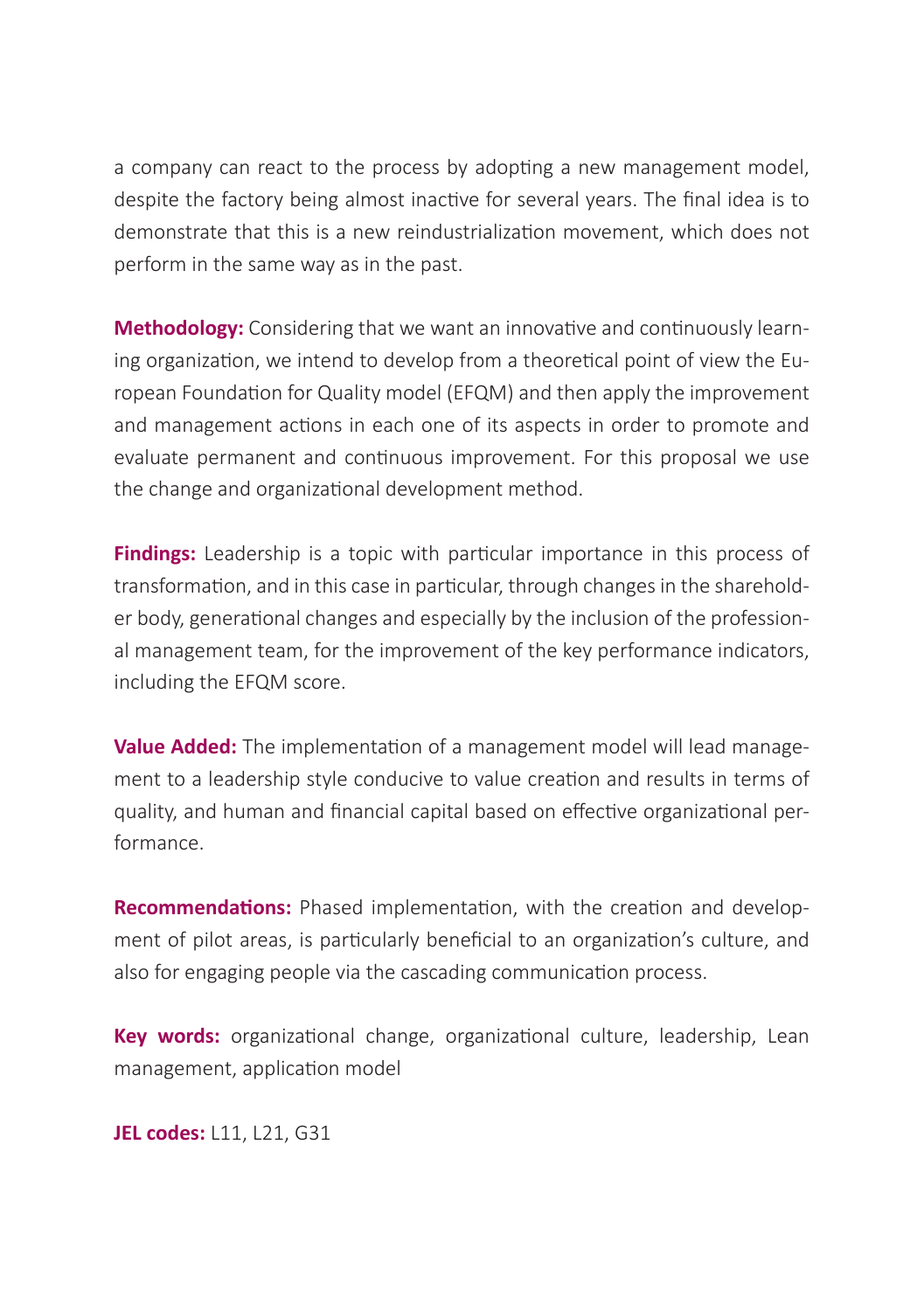

# Introduction

In our introduction we will analyse the macro message of the Portuguese minister of foreign affairs (Santos Silva, 2020).

### *Pandemic Showed Need for Reindustrialization of Europe*

The economic crisis provoked by the response to the Covid-19 pandemic forced us "to learn some lessons that could be an opportunity for Portugal and Europe", said the Minister of State and Foreign Affairs, Augusto Santos Silva (2020), at a parliamentary hearing of the Economy commission, Innovation, Public Works and Housing.

One of the lessons is that the European economy needs to reintroduce industries that have been lost to other continents, and this reindustrialization could be an opportunity for Portugal, said the Minister, who is responsible for the internationalization of the Portuguese economy (Santos Silva, 2020).

Portugal has important assets that it can and should use: "the qualification of human resources, the plurilingual domain, technology, the quality of service and the quality of the knowledge and innovation ecosystem, as well as the areas in which it is dominant today, starting with renewable energy" (Santos Silva, 2020).

### *Europe, Africa and Latin America*

At the same time, it must have a dual-direction strategy that addresses the European domestic market – the destination of three quarters of Portuguese exports – and also the foreign market, with particular interest in Africa and Latin America (Santos Silva, 2020).

"Portugal wants to be at the forefront of Europe's reindustrialization and wants to put its enormous industrial capabilities at the service of Europe", said Augusto Santos Silva, pointing to textiles, clothing, footwear, engineering, pharmaceuticals and agri-food.

"Portugal wants to be a factor of industrialization, a powerful industrial cluster in the Europe of re-industrialisation", he said, pointing to the "huge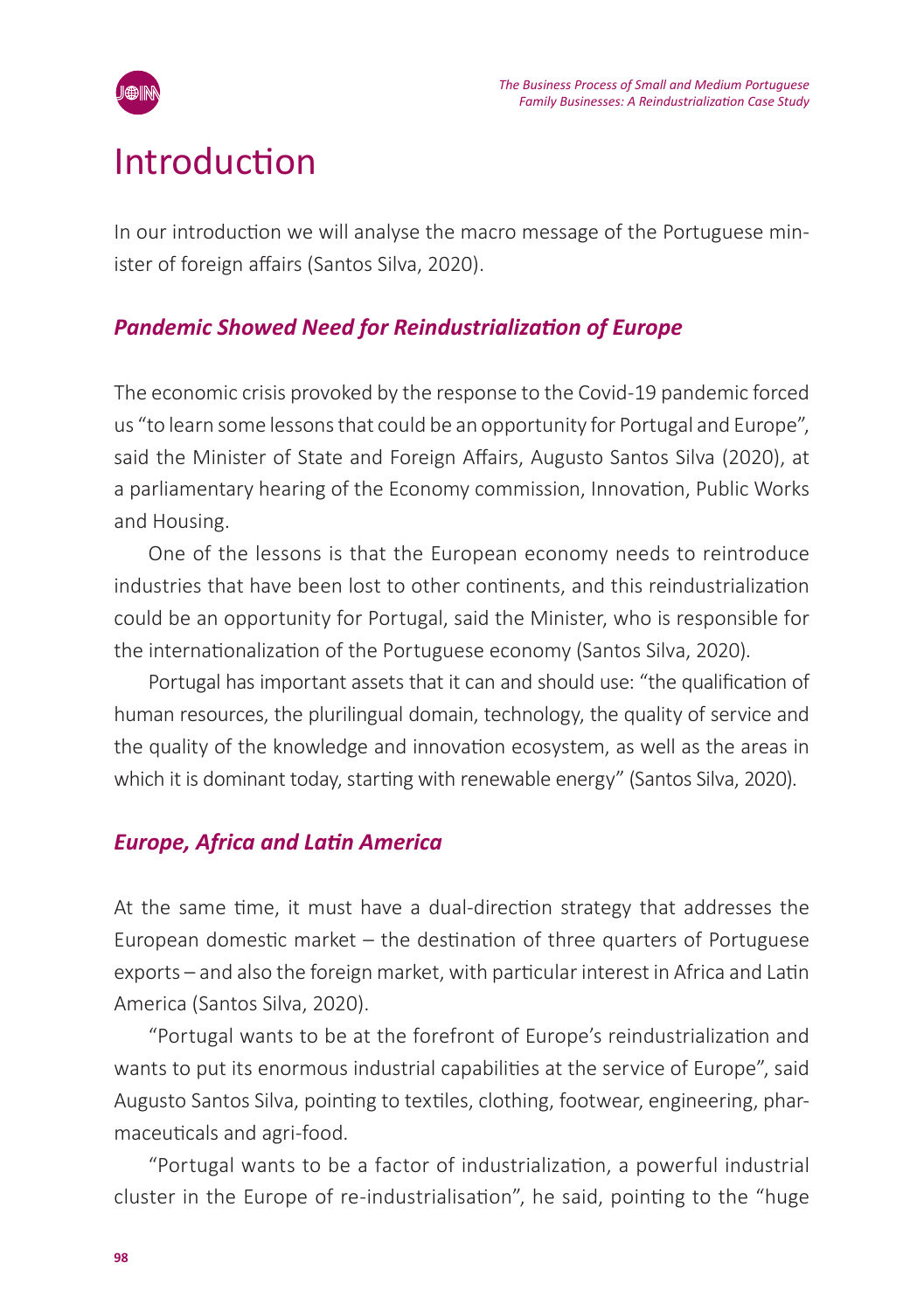advantages from the point of view of human security, improving the quality of its health systems, public safety and the conditions of life and well-being", which are also "an essential asset for the tourism sector".

### *Portugal Image*

The Minister, Santos Silva (2020), also stated that "the country's image is reinforced in this crisis in different dimensions", referring to "political unity and institutional concertation", while maintaining "all the constituent elements of a living democracy with a multi-party parliamentary base […] This idea of political unity is one of the most important points for the country's image."

However, "the most important element" was the responsiveness that Portugal showed, with "the resilience of the National Health Service being one of the most highlighted elements in the circles that count in Europe: political, economic, business, union and naturally, public opinion too" (Santos Silva, 2020).

The case study was performed on a Portuguese industrial company founded in 1920, whose shareholder body has remained within the same family to this day. Since 2014 it has been managed by the third and fourth generation, assisted by a group of professional managers, one of whom is a member of the Board of Directors, together with the family elements (Speitzer & Quinn, 2001). The initial idea of the intervention was to prepare for the advanced change in the models and management systems, until then supported by the logic and principles of 'Mass Production' (Womack, Jones, & Ross, 2010), to the philosophy of 'Lean Production' with all the significant impacts of organizational transformation (Quinn, 2006) and (Lopes, 2011). The work goes through several phases, which analyse the principles of strategic management, the definition of objectives and the effective implementation of strategies (Grant, 2016). The initial change would always have to be supported by fundamental pillars of action, in which we highlight the clear definitions of purpose, the study of processes of greater preponderance in the management of the company and the clear involvement of people at all hierarchical levels fostering learning (Shook, 2010; Schnitker et al., 2016).

The great challenge would always be the coexistence of the experience and history of the company with the application of modern and current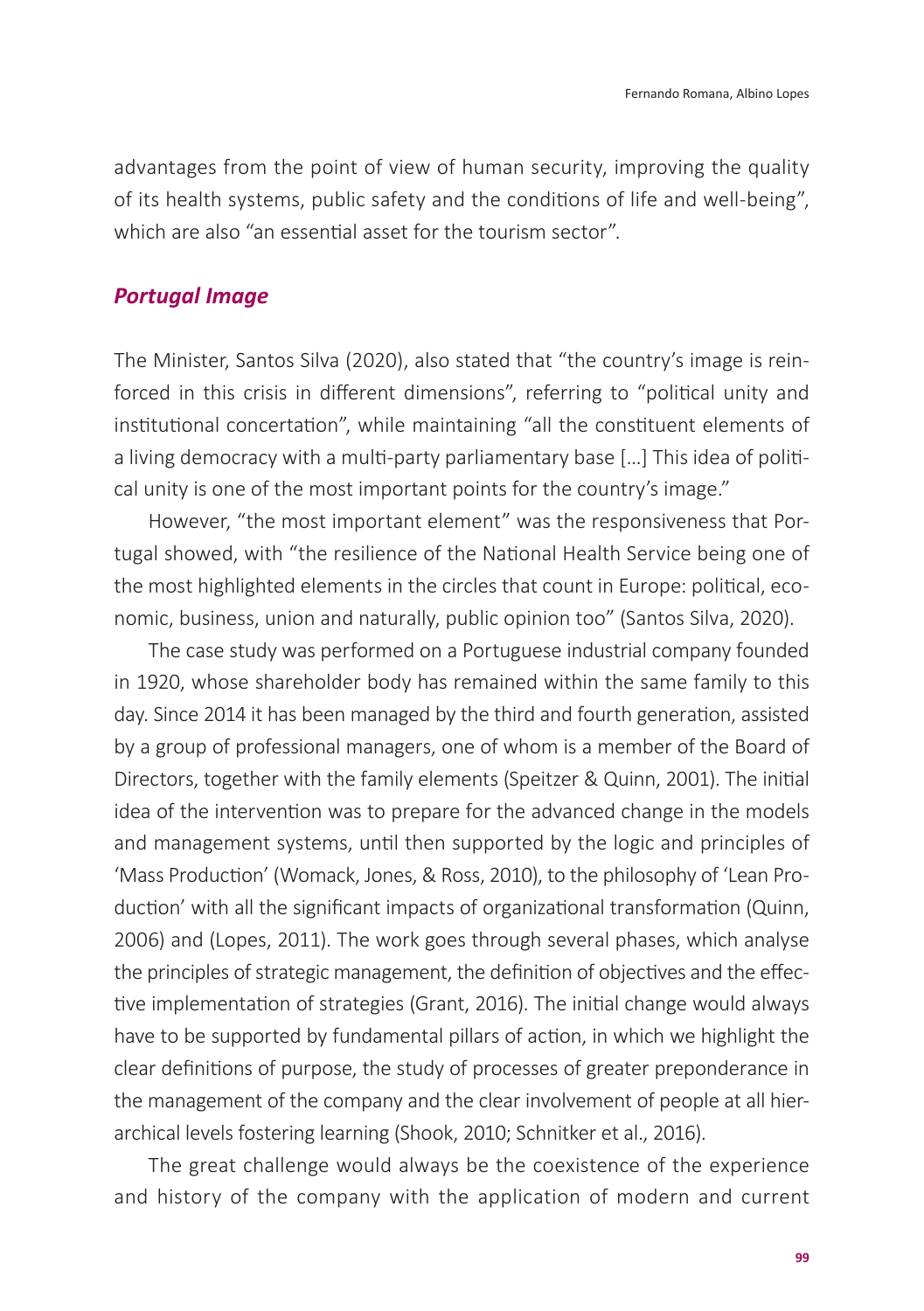

management techniques and tools, considering the strength of the name and not the brand of the organization, as the aim is to test the model on a Portuguese traditional industrial company, which had 180 employees at the start of the new wave of industrial activity, before moving to 300 employees, following the new approach and consequent growth in business.

As the company operates by transforming metalwork for agricultural, transport and spare parts markets, a real industry approach and at the same time a modern management model is crucially important, alongside an engineering and manufacturing approach (Womack, Jones, & Ross, 2010).

For the development of the company's fundamental organizational pillars, strategic base axes were created, which allowed us to elaborate action plans that support the company's capacity to implement the basic ideas of each of them (Papanikos, 2010).

In this specific case, the strategic axes were defined and registered from a meeting of managers, carried out and organized by the top management, and then their conclusions were presented to the company's shareholders, considering that this would define the company for the year 2020 and beyond, namely: High levels of communication; Improve teamwork; Participation, involvement, commitment of all people; Listen and visit the Clients; Work with Quality and Safety; and Be Resilient.

As a way of developing the defined, negotiated and approved strategic axes, we are monitoring its evolution through the EFQM (European Foundation for Quality Management) model, which also allows us to dilute the accentuated hierarchical effects to a more flexible and collaborative culture (Lopes, 2016), thus enabling leadership based on competencies and relationships in order to create a networked culture.

The basic idea is to demonstrate the extent to which management culture in Portugal, or of Portuguese managers, is in line with the application of an organization's own models of management, supported by systems developed in a holistic way and that lead performance in its several strands or pillars, in a context of industrial (manufacturing) recovery.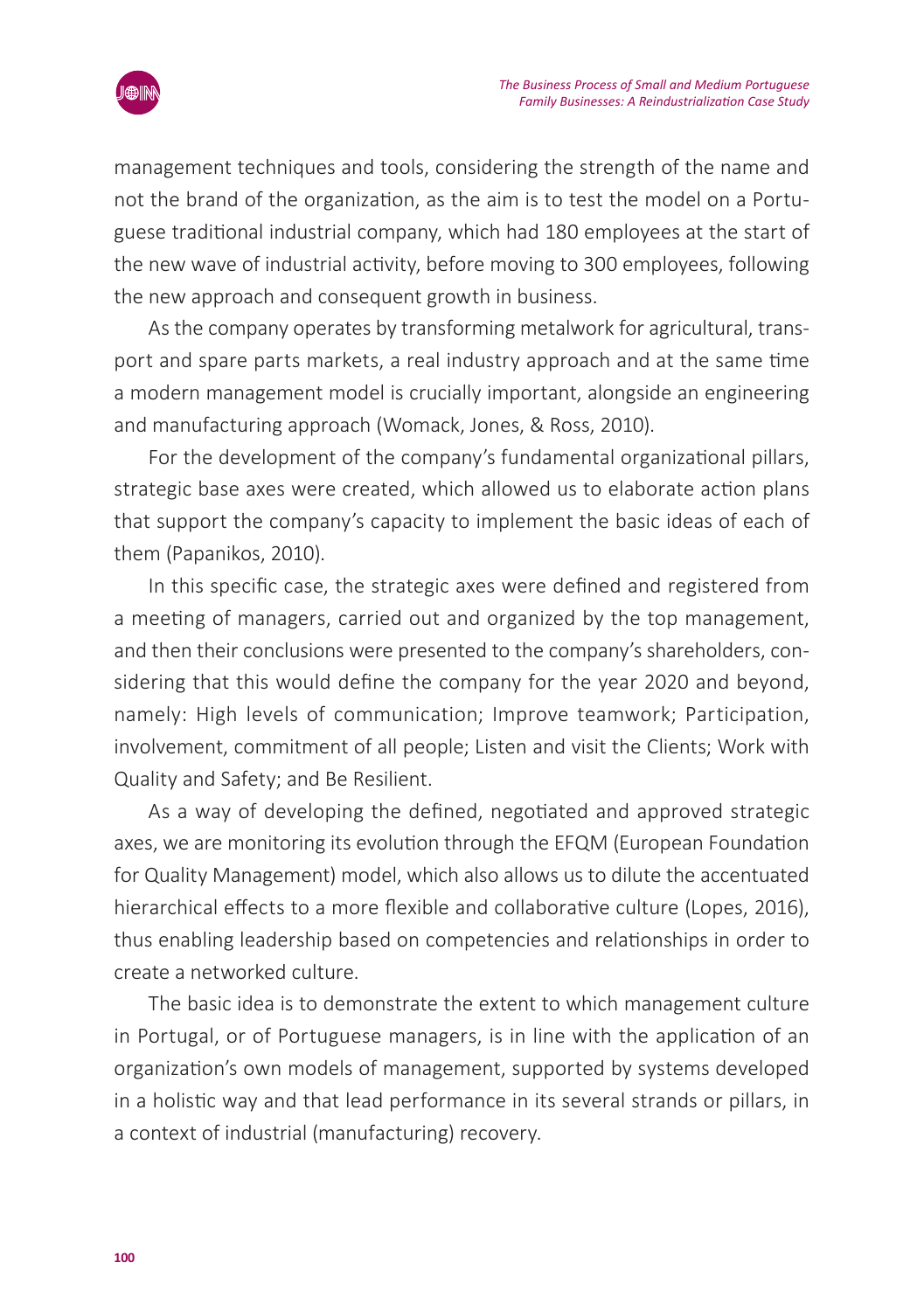# Methodology

### *Change and Organizational Development Project*

The so-called 'Project for Change and Organizational Development' (Kotter, 2008) was the model chosen by top management to ensure the necessary process of change, as well as compliance with the business plan. The model is supported by the European Foundation for Quality Management, where the different phases and tools applied are evaluated by the full model score, which reflects the management processes' improvement in response to the new industrial challenge.

The model to be developed is supported by three fundamental pillars that allow its development in phases, and allow its permanent monitoring and evolution: (i) Management System: Consolidation and Sustainability; (ii) Themes: Context, stakeholders, leadership and strategy; (iii) Lean Global Management Philosophy (Womack, Jones, & Ross, 2010).

### *Management System – Consolidation and Sustainability (Context)*

Considering that we want an innovative and continuously learning organization, we intend to develop from a theoretical point of view the EFQM model and then apply the improvement and management actions in each one of its aspects in order to promote and evaluate the permanent and continuous improvement.

We then describe the model from the generic point of view, showing the improvement actions chosen by the top management of the company, considering the connection of the functional areas to the points treated in the respective activity plans described (Flick, 2002).

In the concrete case study, top management conducted its priorities for action and follow-up with the same intervention logic, highlighting the actions in terms of direct intervention in (i) leadership training (passing to intermediate levels) (ii) policy definition (iii) redefinition and management of business processes (LEAN implementation works) (iv) performance indicators (follow-up and performance using the Scorecard).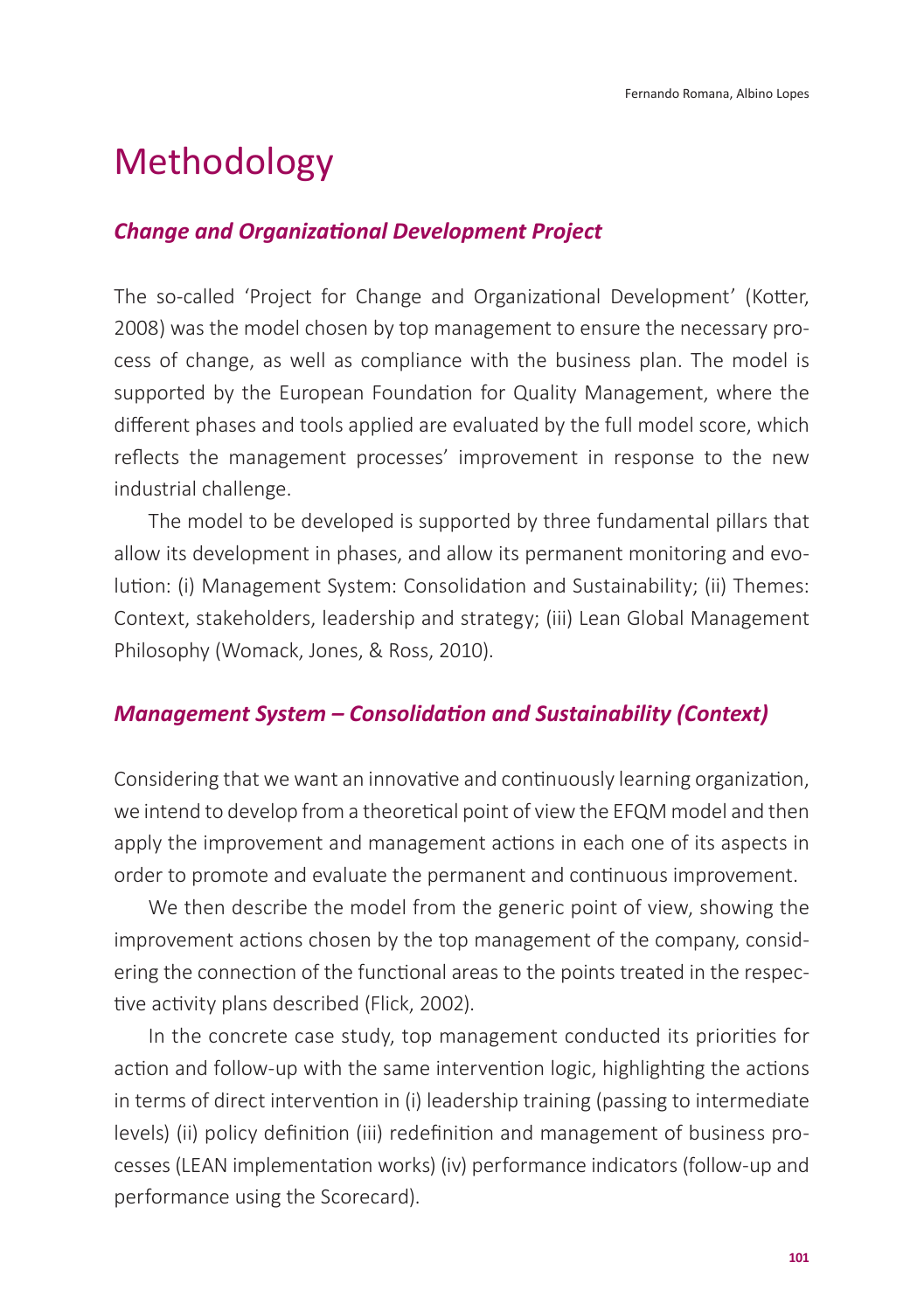

### *Phased Implementation*

The project was defined in six phases for its implementation in which the basic idea was the management of an implementation process, considering the fundamental aspects of experimentation, communication, diffusion and adoption of best practices. In this way the following sequential and evolutionary phases were evidenced as we described: (i) Definition of Macro Project with executive management – present, explain and discuss the model in November 2018; (ii). Communicate to the middle managers – present and explain to all heads the areas, philosophy and objectives to start the process in January 2019; (iii) Pilot areas – jointly define the initial area or areas of intervention and implement in January 2019 (note: integrating comments and opportunities for improvement of external audits of quality and customer certification); (iv) Results Evaluation – implement the procedure in the pilot area (s) and then evaluate results in March 2019; (v) Expand by organization – define the following areas and continue the process in order to achieve 80% implementation by November 2019, in April 2019; (vi) Continuity – continuous and permanent improvement should enter into the evolving organization's "lifestyles" in July 2019, at which point management and improvement cycles should be supported by the DMAIC / PDCA as complementary methodologies (Basu, 2011).

### *Improvement Cycles*

Knowing that the decision on the methodology to be adopted falls on the DMAIC cycle, complemented by the PDCA cycle, it will be interesting to compare the two methodologies and these with the methodology of project management, often used in isolated project management, such as the improvement or the investment in a certain critical process at a given time (Nokes, Dole, & Hacker, 2007; Basu, 2011).

Thus, in table 1 we compare the three methodologies showing their complementarity:

Our choice of follow-up and use was clearly based on the DMAIC cycle, complemented by GP (where applicable) and PDCA (for timely improvement cycles), so we characterized it in detail in table 2 and table 3 (Basu, 2011).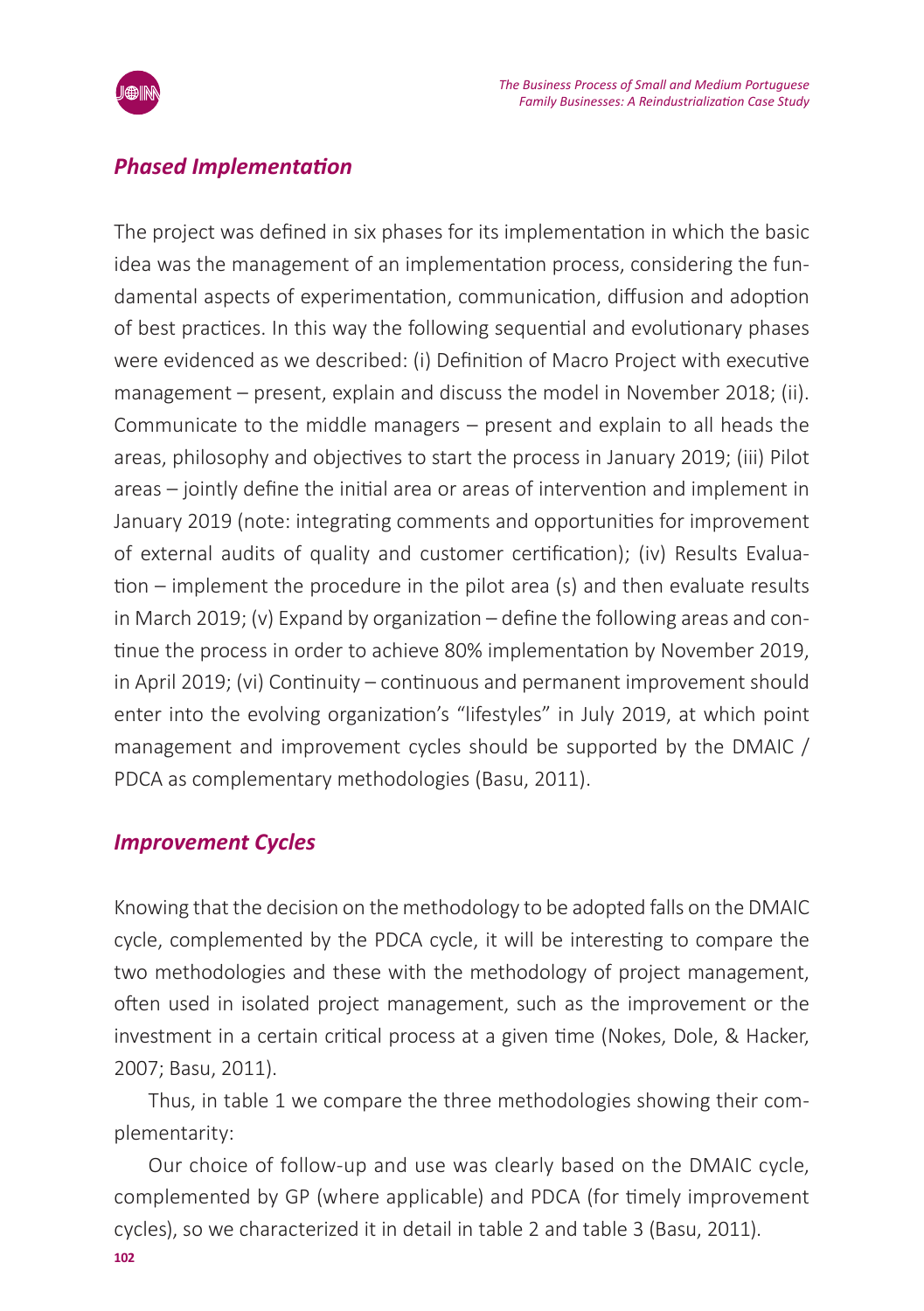### **Table 1.** Methodologies

| <b>Project Management</b> | <b>Define</b> | <b>Organize</b> | Implement |         | Close   |
|---------------------------|---------------|-----------------|-----------|---------|---------|
| DMAIC                     | Define        | Measure         | Analyze   | Improve | Control |
| PDCA                      | Plan          | Do              |           | Check   | Act     |

Source: (Basu, 2011).

The description of each phase of the DMAIC improvement cycle, adopted in the present case study, should then be complemented and configured with the inclusion of the Lean management tools to be used in each of the phases (Basu, 2011).

**Table 2.** Methodology DMAIC cycle details

| <b>Define</b>                        | <b>Measure</b>                              | <b>Analize</b>                                          | Improve                                                   | Control                                  |
|--------------------------------------|---------------------------------------------|---------------------------------------------------------|-----------------------------------------------------------|------------------------------------------|
| Reason<br>for project<br>realization | How can we<br>measure the<br>current moment | Deviations<br>and obstacles<br>and cause of<br>problems | Actions to be<br>implemented<br>to correct and<br>improve | Results, risks<br>and progress<br>report |

Source: (Basu, 2011).

**Table 3.** Methodology DMAIC cycle details for each phase

| <b>Define</b>                            | <b>Measure</b>                                | Analyze                                                          | Improve                                                        | Control                                         |
|------------------------------------------|-----------------------------------------------|------------------------------------------------------------------|----------------------------------------------------------------|-------------------------------------------------|
| Description of<br>processes in<br>phases | Graphs and<br>charts with<br>indicator values | <b>SWOT Analysis</b><br>Five Whys?<br>Pareto and ABC<br>analysis | 5S<br><b>SETUP</b><br>Reductions and<br>Non-Productive<br>Time | GANTT<br>PDCA<br>Control maps<br>of Action Plan |

Source: (Basu, 2011).

When using the various phases of the DMAIC cycle, as well as of the respective tools, one should always keep in mind the involvement of the people of the teams in the areas under analysis.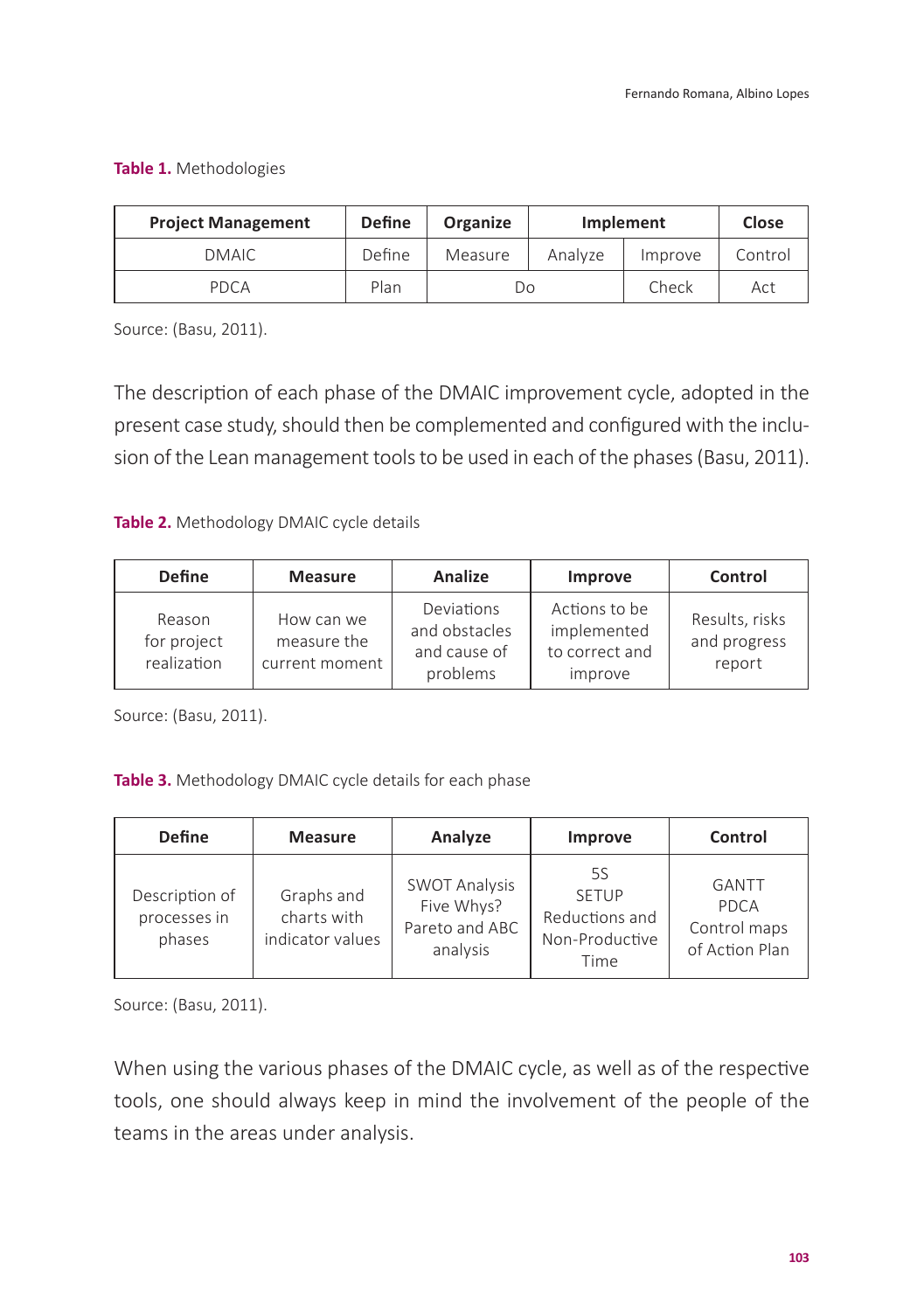

### *Follow-up Model*

The Management Follow-up Model is the BSC – Balanced Scorecard (Kaplan & Norton, 2016) – described and designed on the basis of strategic maps organized in four perspectives, namely: Financial Perspective; Customer Perspective; Perspectives on Internal Processes; and Perspectives on Learning and Growth.

The philosophy used and recommended by Kaplan and Norton is the organization of the management indicators, by the four elements of the model. In table 4 we illustrate the specific case of our study:

| Perspective         | <b>Key Performance Indicators</b>                                                                                             |  |  |
|---------------------|-------------------------------------------------------------------------------------------------------------------------------|--|--|
| Financial           | Cash Flow; EBITDA; Management Fund                                                                                            |  |  |
| Customers           | Sales; Relative Quota; Competition; Margins; Complaints and<br>NPS (Net Promoter Score)                                       |  |  |
| Internal processes  | Stocks; Capacity; Efficiency; NPS; Unconformities                                                                             |  |  |
| Learning and Growth | New products; Knowledge; Formation; Absenteeism;<br>Environment and Safety; New Markets and Customers;<br>Information systems |  |  |

**Table 4.** Management Follow-up Model (BSC)

Source: (Kaplan & Norton, 2016).

The report will always be presented in graphs against objectives, considering the historical evolution of each indicator, time and space for eventual comments and frequency of follow-up (Kaplan & Norton, 2016).

### *Evolution according to the Model (EFQM)*

In the tables and graphs below, we can verify the score of each of the areas of the model, which has as maximum possible score 1000 (thousand points), divided by the various areas according to their respective percentage weights, still within their two fundamental elements of means and results (table 5).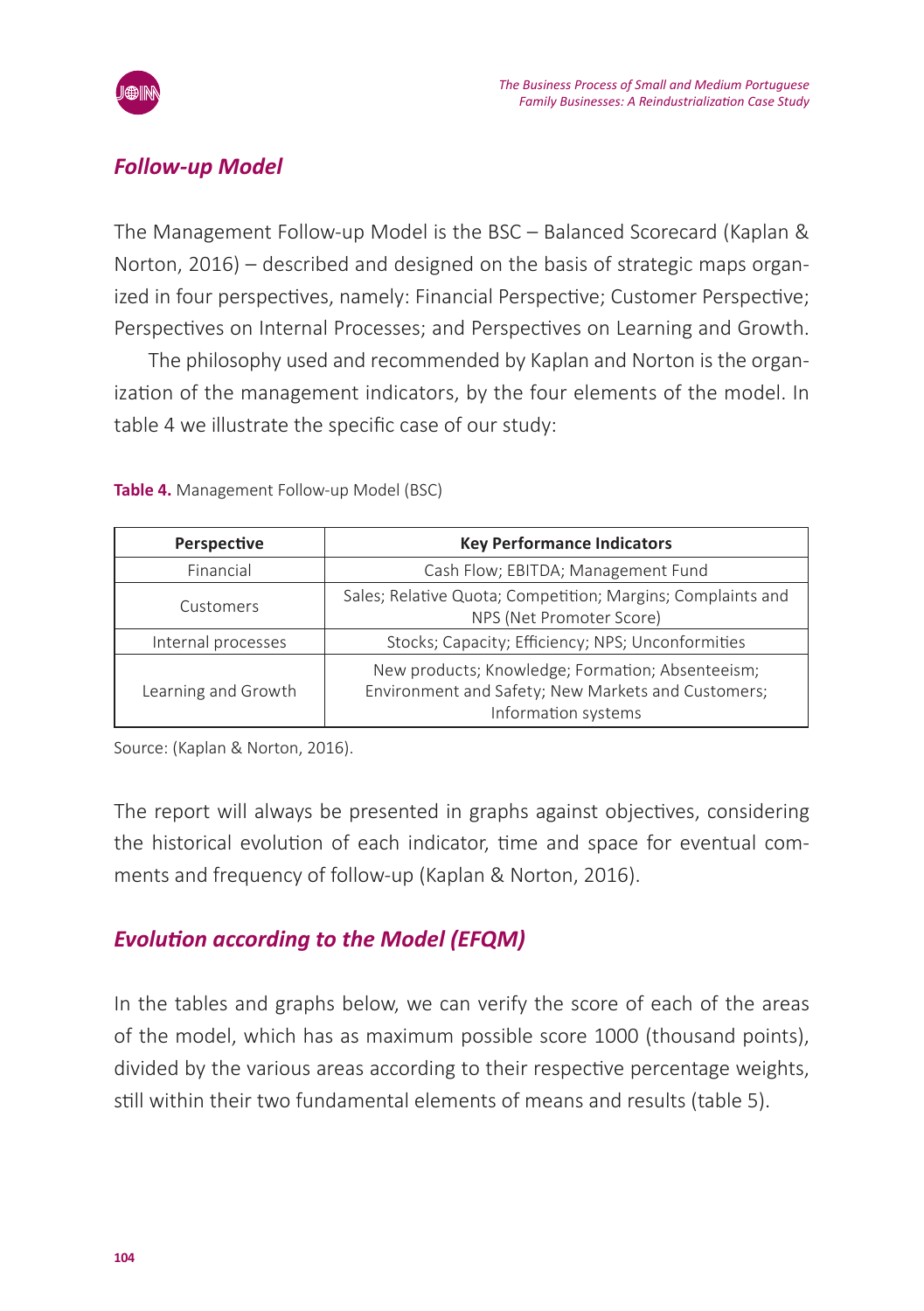| <b>Model</b> area | Element                    | Weight % |
|-------------------|----------------------------|----------|
|                   | Leadership                 | 10%      |
|                   | People                     | 9%       |
| Means             | Politics and Strategy      | 8%       |
|                   | Partnerships and Resources | 9%       |
|                   | Processes                  | 14%      |
|                   | Results of People          | 9%       |
|                   | Customer results           | 20%      |
| Results           | Social Results             | 6%       |
|                   | Performance indicators     | 15%      |

### **Table 5.** Fundamental Elements of the Model

Source: EFQM

According to the table and with the appraisal applied to the executive management of the company the results were obtained in graph 1 (January 2019).





Initial Evaluation

Source: company data assessment.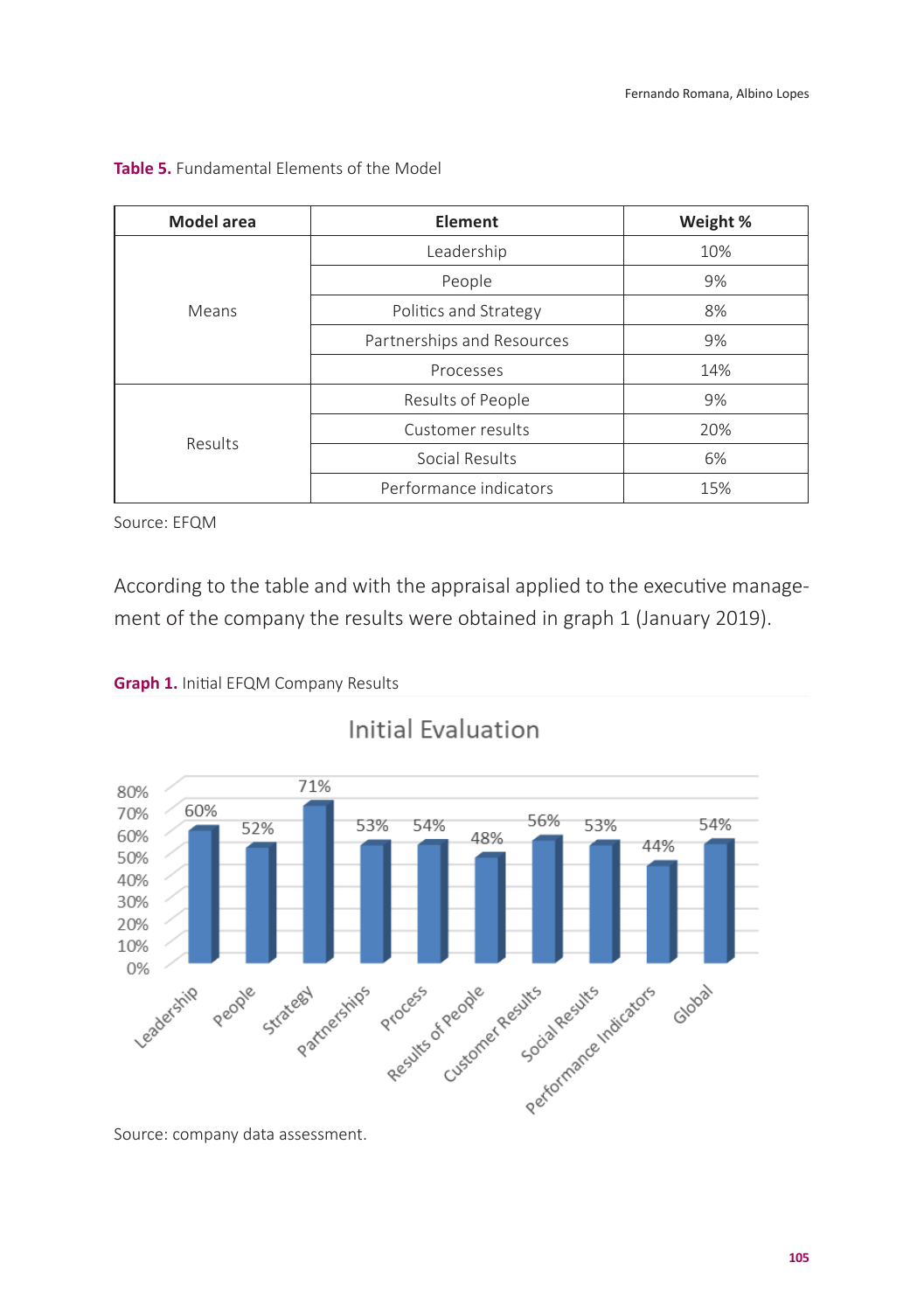

From reading the results obtained in early 2019, we observed the global value of 54%, representing 540 points in 1000.

In graph 2 we present the results, which we consider to be intermediate for the current management cycle, considering that the end of the observation would be the end of 2021.



#### **Graph 2.** Intermediate EFQM Company Results

We observed that 73% of the total value represented 730 points out of 1,000, and that the improvement occurred in all elements of evaluation, with particular emphasis on the evolution of leadership and processes, not being extraneous to the implementation of the Lean management philosophy (Shook, 2010; Leaper, 2017).

### *Risk Management*

In today's changing context, shareholders have been clamouring for greater transparency about the risks organizations face. There is growing recognition that

Source: company data assessment.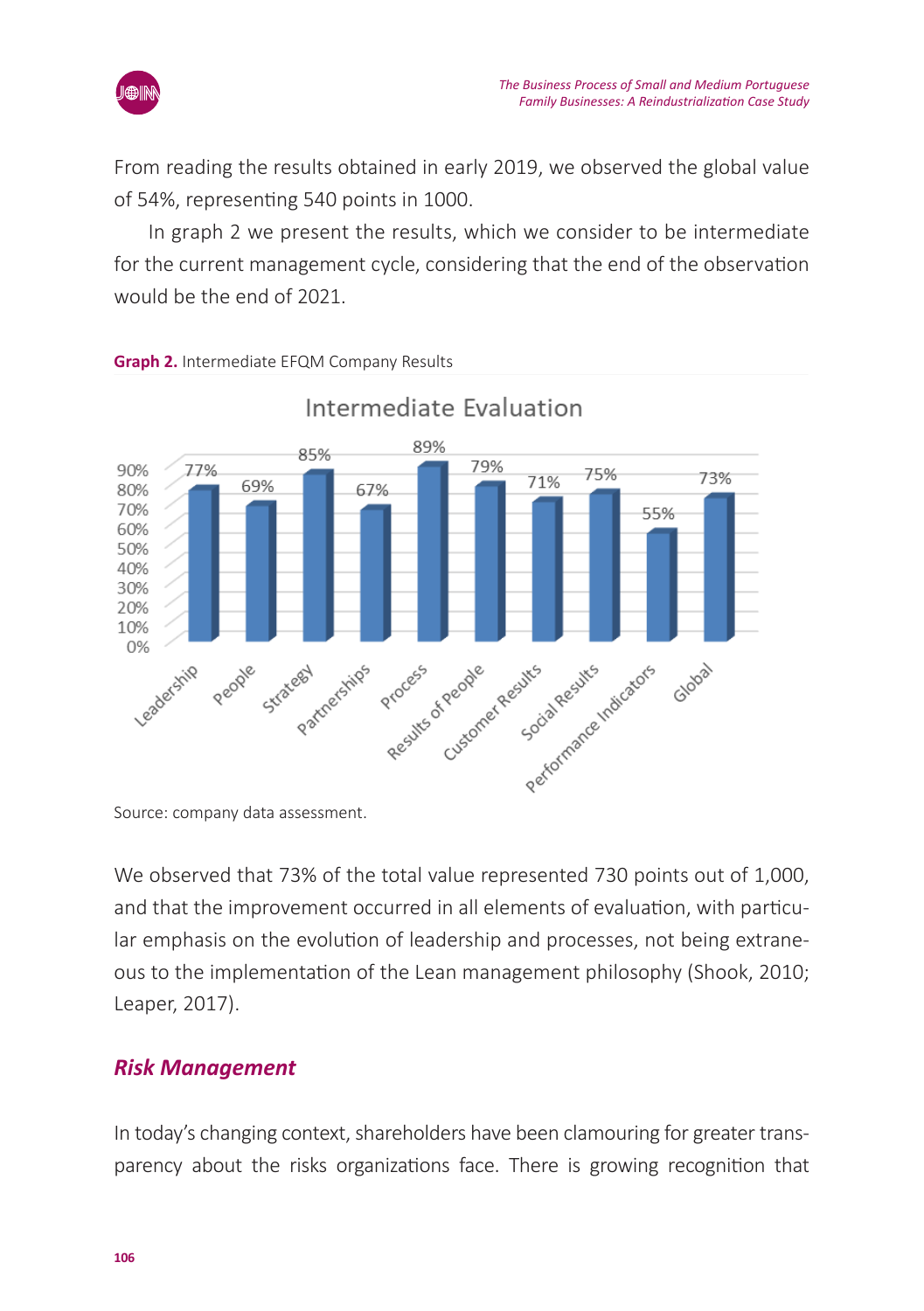proactively coordinating all risks in an integrated way is critical to success, so traditional approaches to risk management are no longer sufficient (Kumar, 2021).

### *Risk Management Model*

The risk management model was based on the following five areas considering the business risk control approach (Kendall, 1998): (i) Market Risk – Measured by sales results and margins against the budget (BCG Consulting Group) and Porter's five-force diagram in Grant, 2016; (ii) Credit Risk – Considering the approval and policy of credit to be granted, insurance and obtaining credit from third parties and banking; (iii) Operational Risk – Brand image and company reputation (NPS), product quality, project development, contingency plans and incident recovery (DRP); (iv) Legal risk – Management of Contracts, present and future litigation, compliance with commercial, labour and tax legislation; (v) Risk of Information and Communication Systems – Classification of information required as "confidential" and security of information and communication systems (Ross & Francis, 2003).

### *Interested Parts – Reason for Existence and Value Creation*

Value creation, in fact, the essence of the existence of companies, was defined as the generation of results for customers and shareholders, illustrated by the diagram showing an evolutionary approach supported by several pillars and strategic actions that we have described (Black, Wright, & Davies, 2000): Define objectives in all areas of the company; Solve problems – what problems? – it will be the work to be done; Work to be carried out through the intervention and through the business processes; Involving the teams and having the means available; and finally we have to improve and evolve: (i) By increasing the knowledge and skills of our people; (ii). By improving attitudes, behaviours, and leading by example; this is in fact the management system, including the meetings we hold to track the evolution of processes and objectives (Cameron et al., 2006).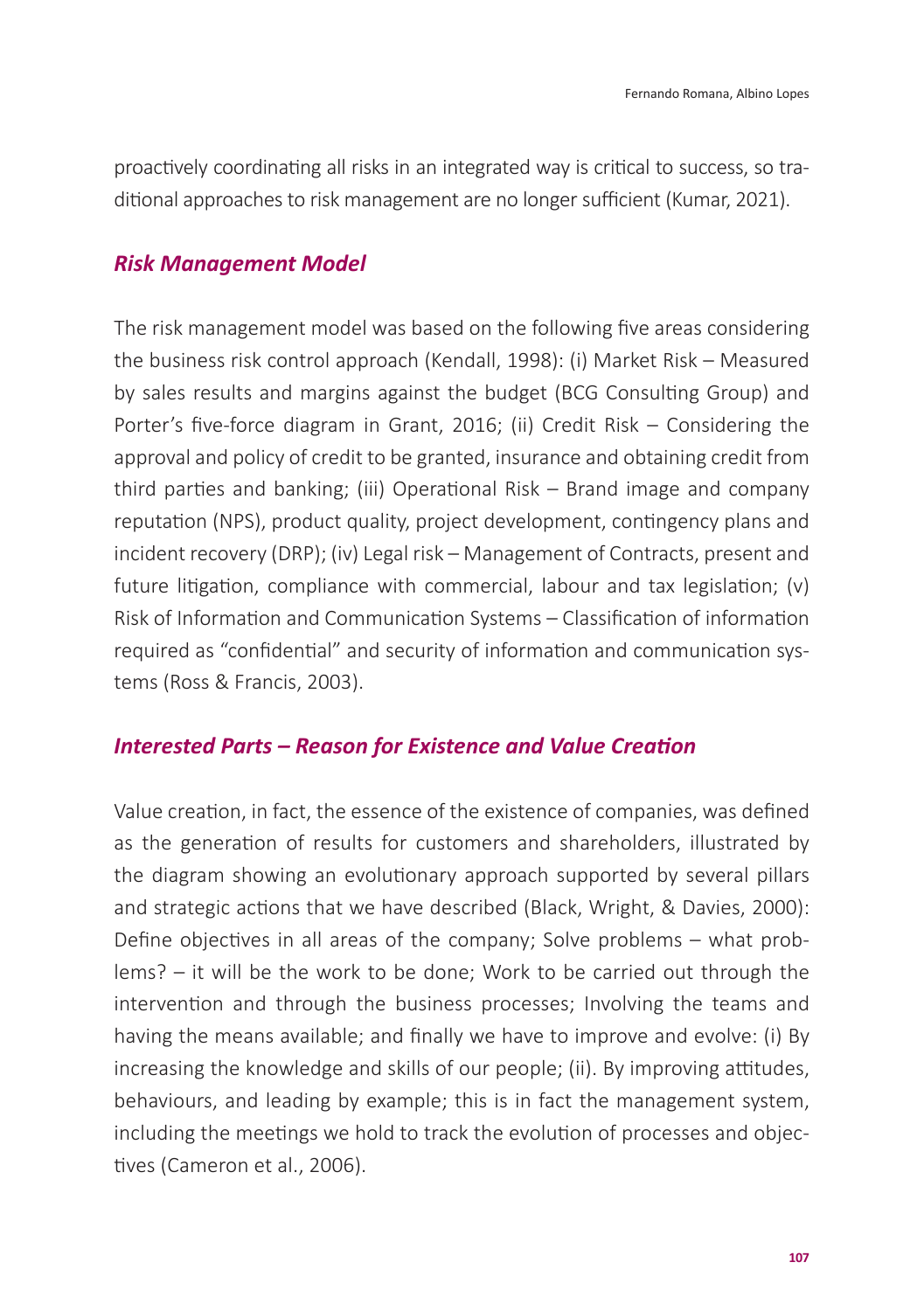

### *Performance Model and Objectives*

In the concrete case study, the principles of action that support the Performance Model and Objectives were developed: (i) Managing People for improvement, adaptability and results; (ii) Increasing performance levels through process practices; (iii) Practicing and experimenting to become more comfortable in the field of processes; (iv) Working with greater individual and collective effectiveness (Schuh, Lenders, & Hieber, 2008).

### *LEAN Transformation*

The management of the change process that supports the Lean philosophy's implementation path from the behavioural point of view is based on its five-dimensional characterization and on a fundamental premise "not to speak in a vague way" (Shook, 2010). The dimensions of support to the process of change are: (i) The typology of problems we are here to solve; (ii) Knowledge and skills of the people; (iii) Work to be performed permanently and the follow-up model; (iv) Management and Behaviour System; (v) Ability to think every day to improve things (Shook, 2010).

### *How the Lean System Works*

The operation of the Lean System is directly related to the logic of creating value for clients and shareholders, in this perspective the behavioural dimension supported by strong leadership styles and guided by the example of management and the development of long-term, internal and external partnerships (Shook, 2010).

The System is not in line with certain management situations, which it repudiates and avoids through good process practices; the main situations are related to late deliveries to clients and the maintenance of high levels of inventories, which cause storage limitations and maintain assets without utility (Womack & Jones, 2016).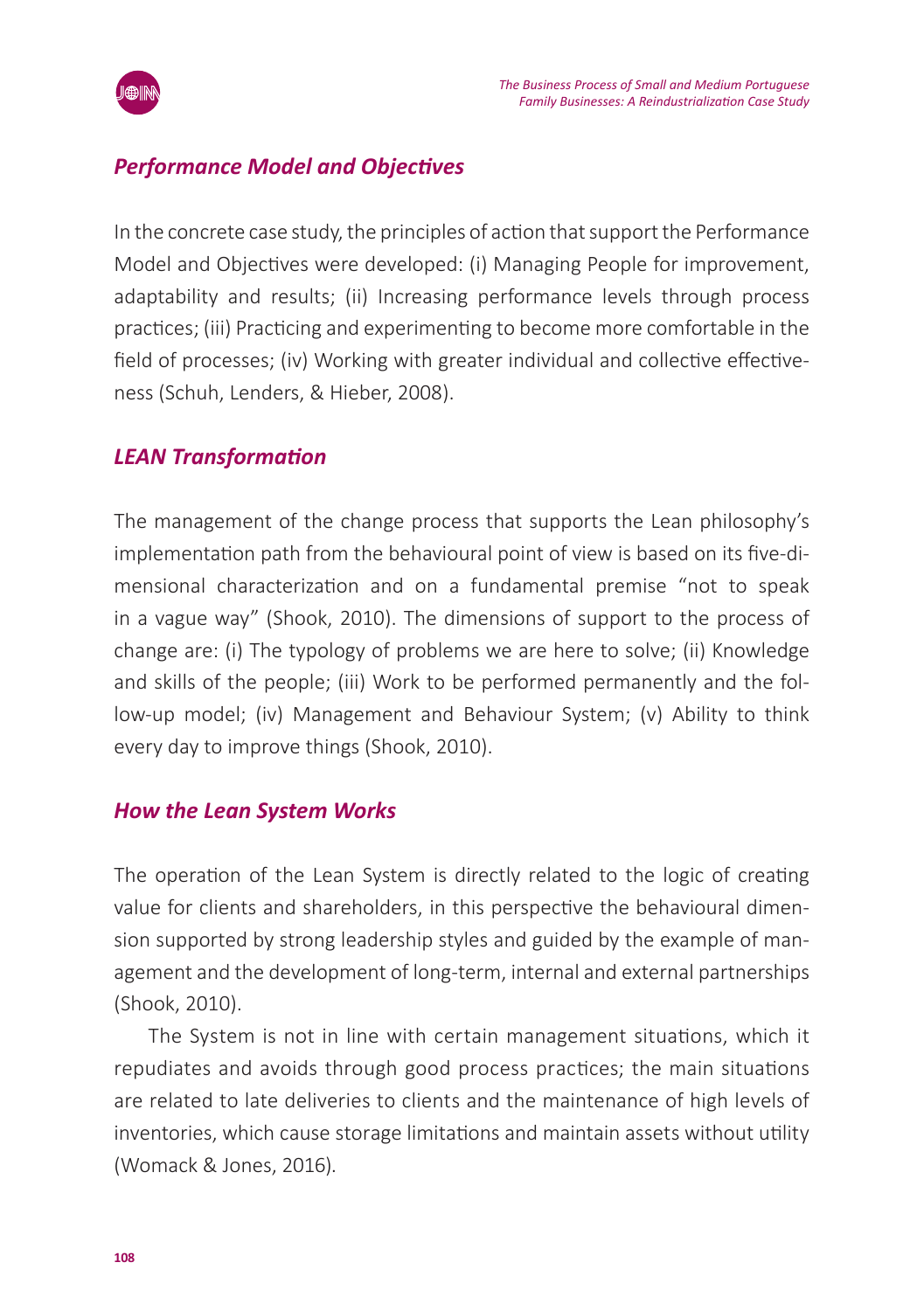In terms of management approach, financial indicators should not be the basis of the follow-up model, but rather the operational ones, making the former a natural consequence of the latter, reflected in the budget (Womack & Jones, 2016; Basu, 2011).

### *Model LEAN – Company*

In the Company case study the Lean management system was designed and conceived in four fundamental areas of basic performance, which are then developed according to the concepts or processes that support them. In table 6 we represent the conceptual model with the natural interconnection of the defined strategic plan, taking into account the four areas of action that we describe as: Definition of the Purpose of the actions; Involvement of People; Continuous Improvement Cycle (PDCA); List, description and transformation of all company processes (Shook, 2010).

| <b>Purpose</b>                                               | People                                                      |
|--------------------------------------------------------------|-------------------------------------------------------------|
| Mission<br>Customer Value<br>Goals                           | Culture<br>Learning<br>Leadership                           |
| <b>PDCA</b>                                                  | <b>Processes</b>                                            |
| Problem-solving<br>Cadence of Work<br>Leadership Involvement | 5S<br>Standard Time<br>Production Flow<br>Visual management |

#### **Table 6.** Company Lean Model

Source: company data.

After the representation and construction of the conceptual model we must implement the Lean – design model, which is the application of the concepts to the company's reality. We represent the scheme of the model in table 7.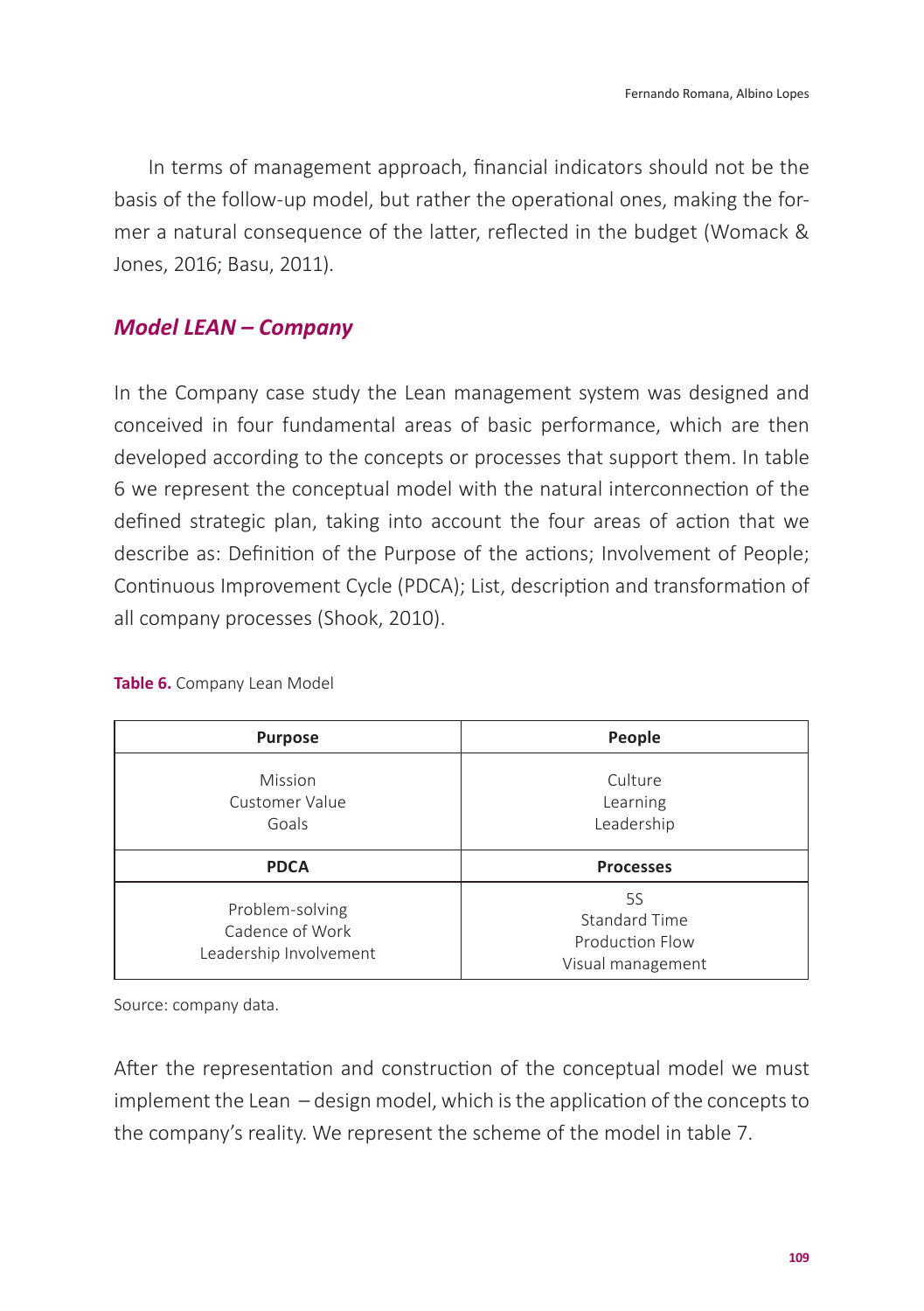

#### **Table 7.** Lean Model Development

| <b>Purpose</b>                                                                                                                    | People                                                    |
|-----------------------------------------------------------------------------------------------------------------------------------|-----------------------------------------------------------|
| Improve Efficiency<br>Improve quality and safety at work rates<br>Reduce costs<br>Objectives of the strategic plan and activities | Leadership<br>Training<br>Communication                   |
| <b>PDCA</b>                                                                                                                       | <b>Processes</b>                                          |
| Troubleshooting<br>Work Cadence<br>Leadership Involvement                                                                         | 5S<br><b>Standard Times</b><br>Flows<br>Visual management |

Source: company data of applied model.

The application areas coincide with the conceptual model in terms of macro definition; we will then develop the model in practice and in numbers (table 8).

**Table 8.** In practice and in numbers

| All lined up to keep                                                           | <b>First round</b><br>improvement |
|--------------------------------------------------------------------------------|-----------------------------------|
| Better internal instructions between areas                                     | 35%                               |
| Improve reaction to error correction                                           | 25%                               |
| Doing good first by reducing unplanned operations                              | 30%                               |
| Improve supplier selection                                                     | 25%                               |
| Much greater attention to customers to avoid hassles and<br>unnecessary rework | 50%                               |

Source: company data reports.

The significant improvements in operational indicators are reflected in the company's economic and financial indicators, through reduction and optimization of costs, which also improve its competitiveness through the adjustment of the sales price strategy to the reality of the markets, greater agility in change and better performance in terms of quality (Nicholas & Nicholas, 2010).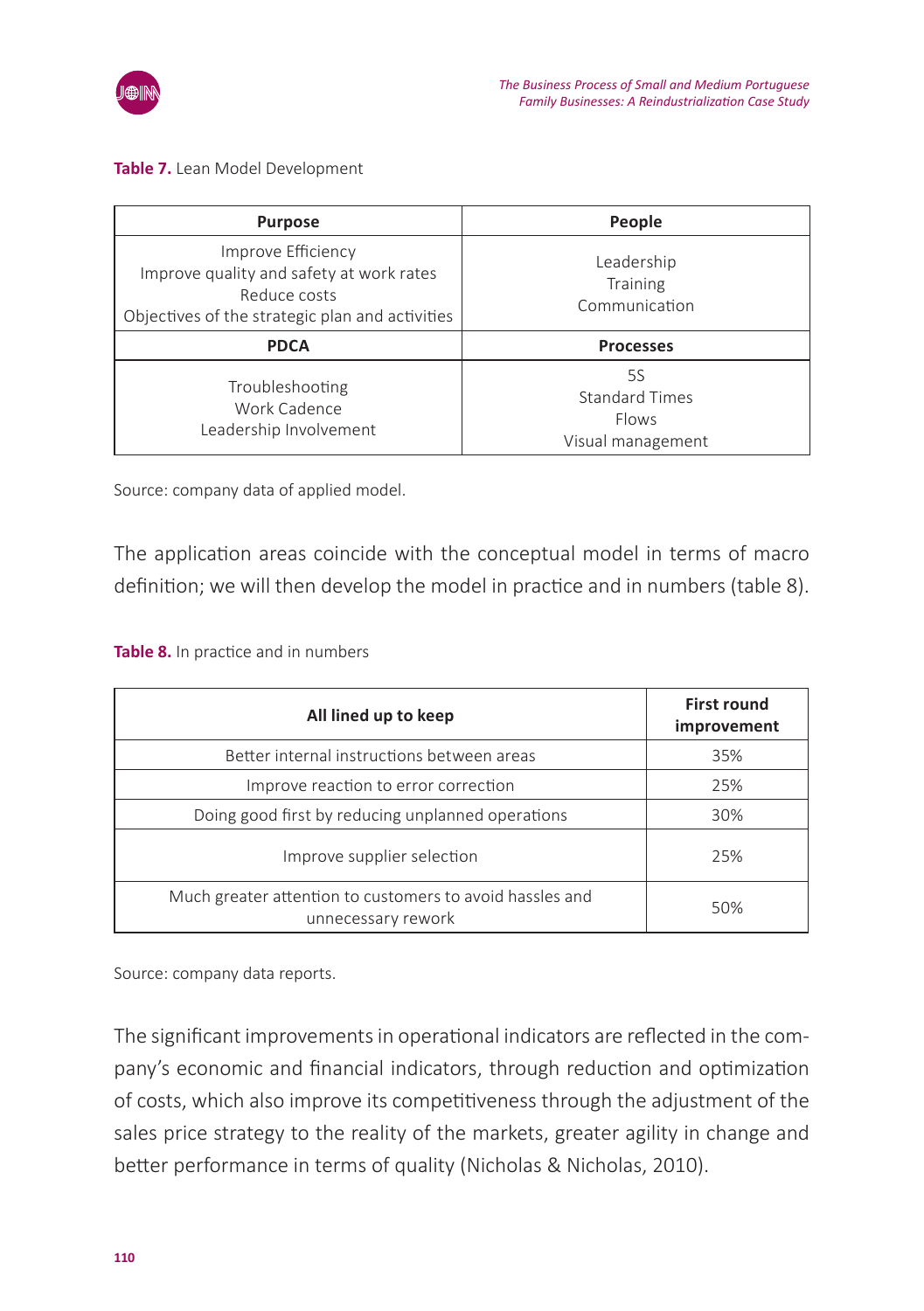# **Evolution of Lean Implementation**

The evaluation model adopted for the evaluation of the Lean implementation Evolution of Lean Implementation level was based on the LAI – Lean Advancement Initiative of the MIT – Massachusetts Institute of Technology, which presents the analysis of the system in six fundamental points: Involvement of People; Value creation; Value Chain; Flow of Processes; Notion of "Pull" and Index of Perfection.

The following are four key levels of Lean implementation in organizations: (i) Level 1 (use of Lean tools); (ii) Level 2 (creation of flow in processes); (iii) Level 3 (development of a Lean system); Level 4 (consolidation of the system with industry automation 4.0). The following are four key levels of Lean implementation in organizations: (i) Level 1 (use of Lean tools); (i)  $\mu$ (i) Level 1 (use of Lean tools), (ii) Level 2 (deation of now in processes), (iii) Level

In the case study, in 2019–2020 we present an average score of 2.63, distributed by the six factors according to the following graphs. according to the following graphs.



#### **Graph 3.** Company Model Lean level

Source: company data assessments. Source: company data assessments.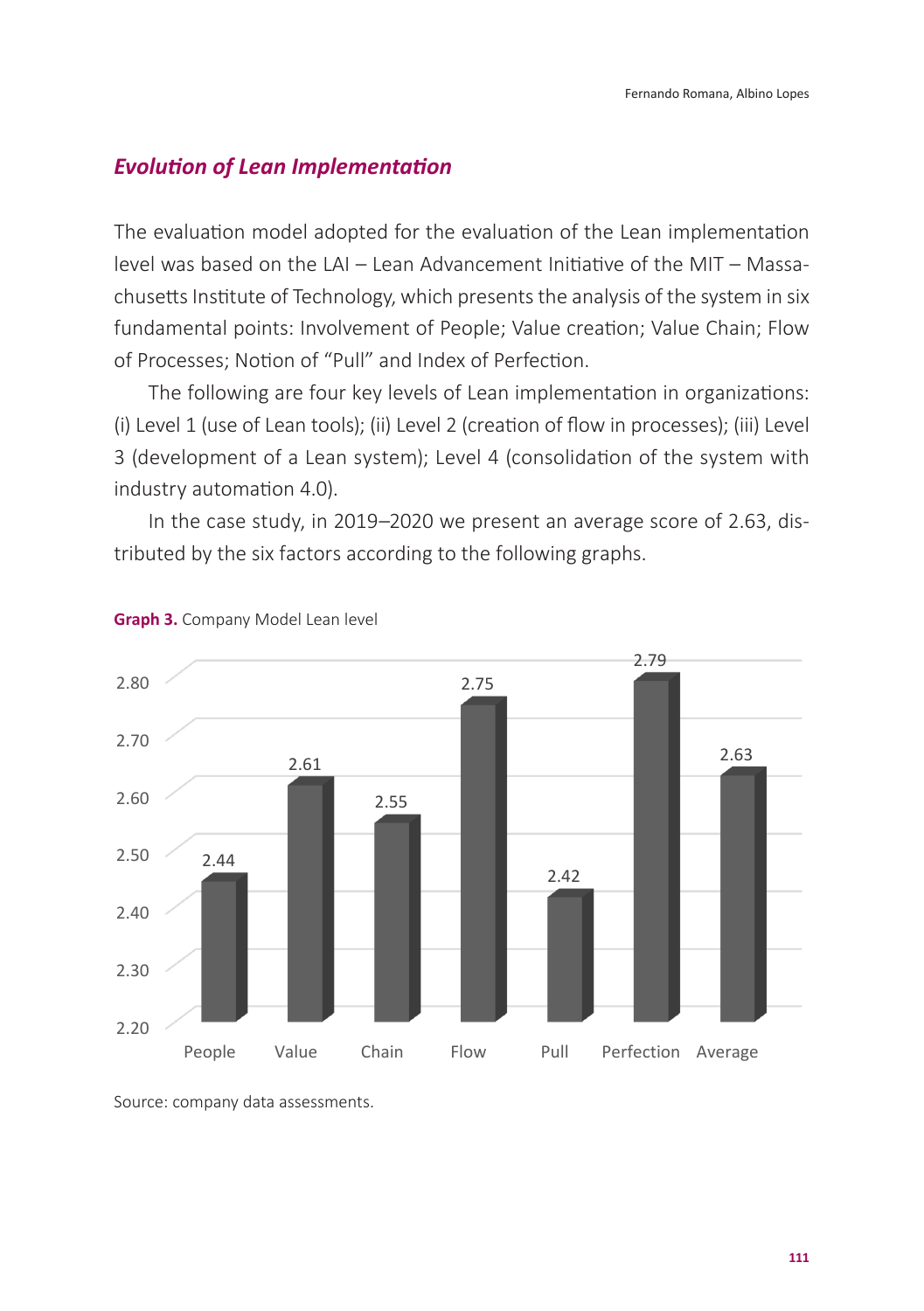





Source: company data assessments.

The values show an implementation level of 66% in relation to the objective, knowing that according to the LAI / MIT model the actual level of  $(2.63)$  com- $\frac{1}{2}$  and  $\frac{1}{2}$  and  $\frac{1}{2}$  and  $\frac{1}{2}$  and  $\frac{1}{2}$  and  $\frac{1}{2}$  and  $\frac{1}{2}$  and  $\frac{1}{2}$  and  $\frac{1}{2}$  and  $\frac{1}{2}$  and  $\frac{1}{2}$  and  $\frac{1}{2}$  and  $\frac{1}{2}$  and  $\frac{1}{2}$  represents that the organizat tation phase process flow and in-line systemic approach represented by level (3). level (3). parca to the maximum or  $(\tau)$  represents that the organization is in the implement

# *The Lean Method Followed* The Lean Method followed

The Lean method followed balances and integrates three fundamental concepts of all Lean models, which define the Purpose for the realization of all actions, projects and programs, that is, the reason or reasons why it is going to be a realized event, whether strategic, tactical or operational (Womack, 2006).<br>

#### *Flow Time*  $I = I \times I$  we represent what in practical terms is meant by value and waste, in order to in order to illustrate the total terms is measured to in order the total terms is measured to in order the total terms in order to in

In table 9 we represent what in practical terms is meant by value and waste, in order to illustrate the ways of acting in order to maximize the former and reduce or eliminate the second, which is the core essence of the Lean management philosophy.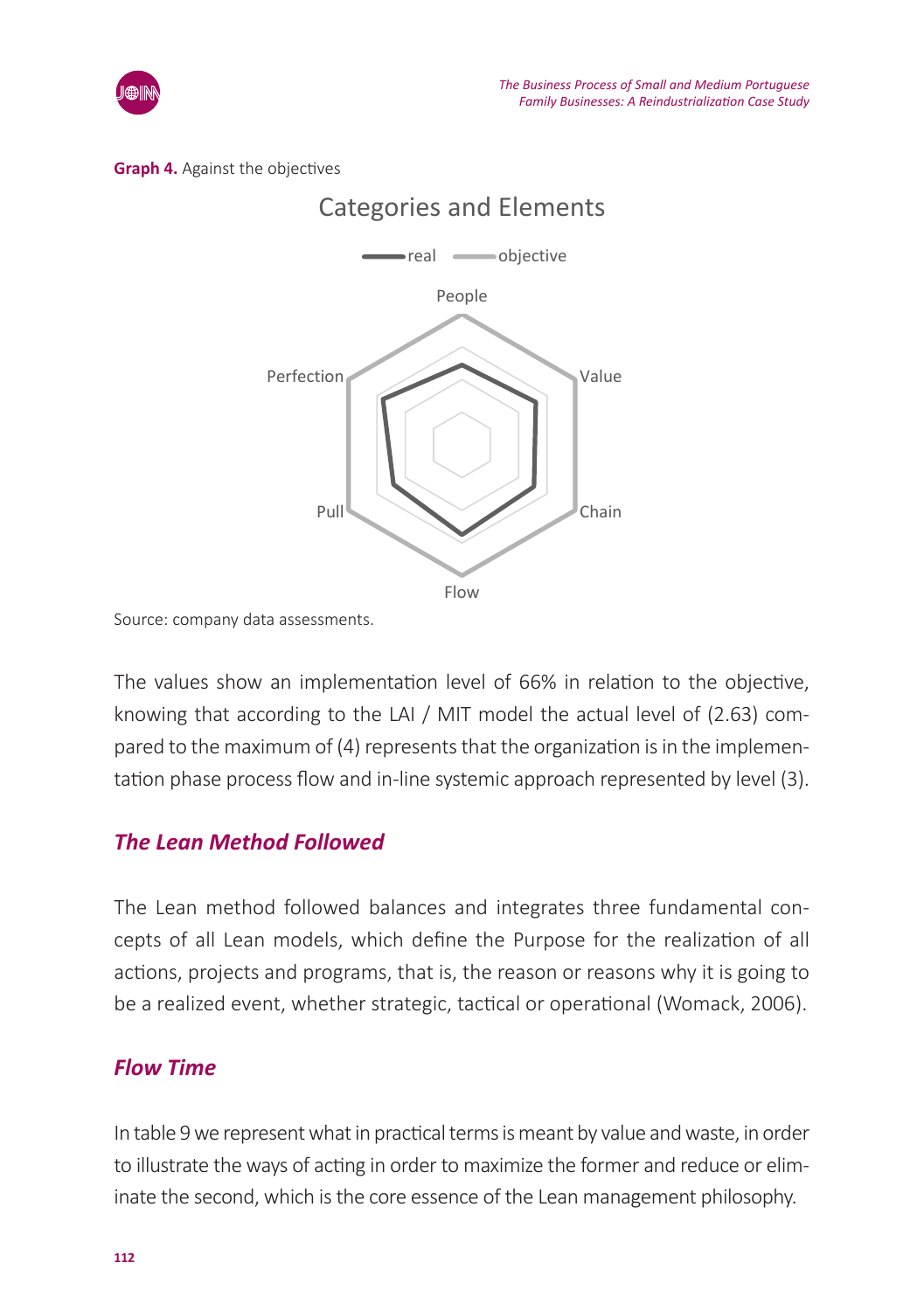**Table 9.** Flow and Waste

| Value                                                   | Waste                               |
|---------------------------------------------------------|-------------------------------------|
| Provider<br>Developing products<br>Production<br>Client | Inventory<br>Rework<br>Waiting time |

Source: company data.

The functioning of the system does not depend on how each part or area acts, but how each one integrates with the others.

### *Leadership with the Value Chain*

In the concrete case study, we intend to support the execution of strategies, and the implementation and management of the new governance and performance model, in a leadership philosophy known as the 'Global Value Chain of the Company – Operational Excellence', which creates optimization (Lopes, 2011, 2016) and which is a new, less hierarchical, more participatory and responsible approach (Lopes, 2011, 2016).

The value chain we speak of enables the company's leadership in an integrated way to achieve the results expressed in the objectives, thus creating value for clients and shareholders (Cameron et al., 2006).

In practical and real terms, the top leadership is exercised by an executive management body, an 'executive committee', represented by the directors and coordinated by the CEO who establishes a connection with the Board of Directors, and who serves as Executive Director (Lawrence, Lenk, & Quinn, 2009).

### *Actions Plan*

The set of these actions and their integration with the company's strategic principles base and the main performance of the top management, allow permanent contact with the operational terrain (Gemba) (Womack & Jones, 2016), thus doing justice to one of the basic principles' leadership role in the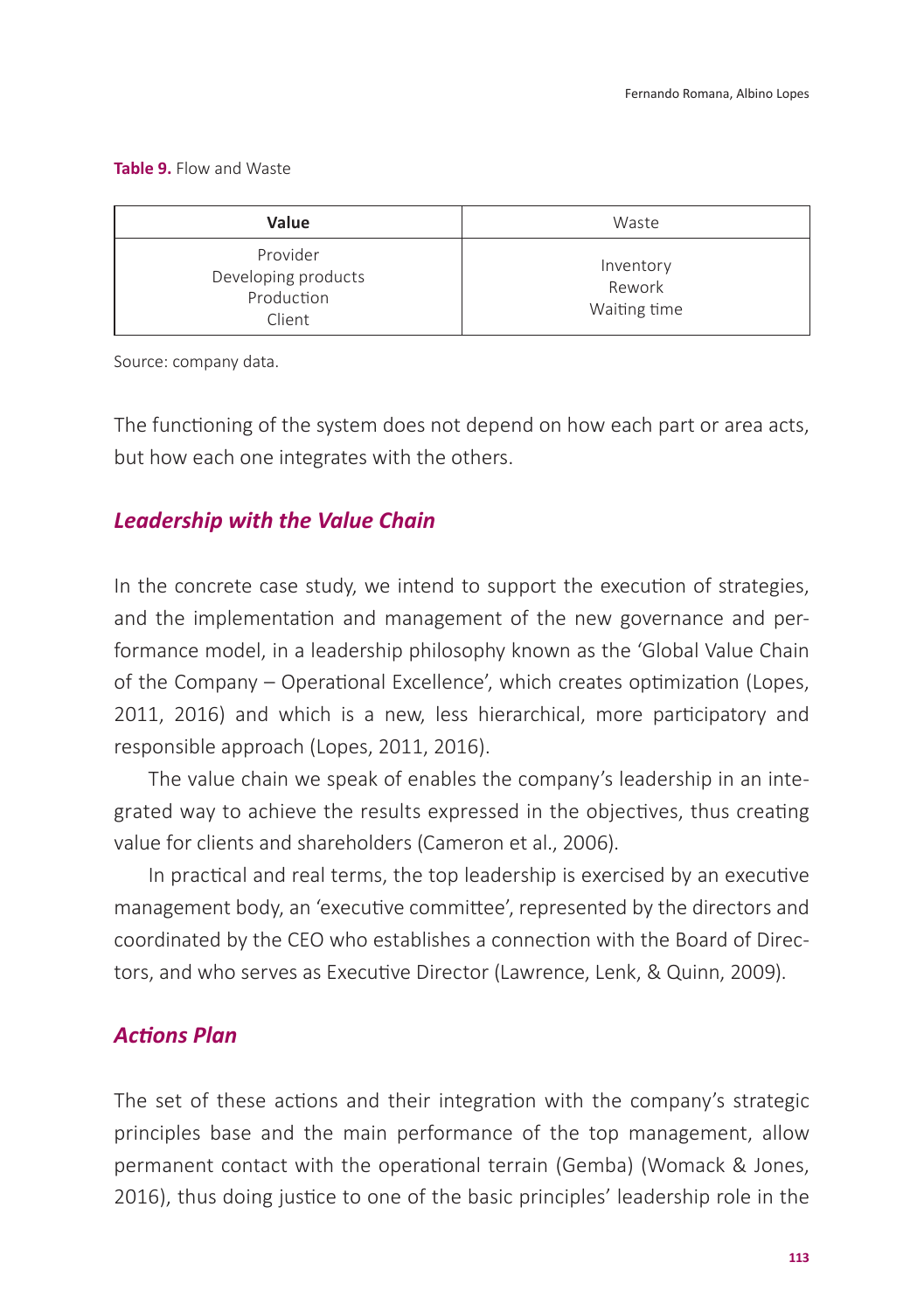

logic and spirit of Lean management – "go with your own eyes and lead by example" (Shook, 2010).

### *Value Creation Flows*

The identified flows are (i) the productive flow, supported by the factories and their productive processes; (ii) the flow of materials, referring to all movements of materials within the company and by the values of inventories and their locations; (iii) the flow of information, usually referred to as "from ordering to receiving the customer" (Womack & Jones, 2016).

### *Productive Flow*

The great organizational innovation in the area of operations and the production flow of the company was based on 'Takt Time' – the contribution of each operation to the total production process, which allowed for profound changes in the form and management model of industrial processes, allowing its balancing (Womack & Jones, 2016) (table 10).

| <b>Factories</b>                   | <b>Base. Processes</b>                                                      | Takt Time % | People in<br>Production |
|------------------------------------|-----------------------------------------------------------------------------|-------------|-------------------------|
| Parts and Components               | Cutting, forging, CNC, shafts and<br>cylinders                              | 38.74%      | 79                      |
| Manufacturing and<br>Assembly (SJ) | Bending, Assembling and Robotics,<br>Final Assembly, Stripping and Painting | 54.45%      | 111                     |
| Manufacturing and<br>Assembly (A)  | Bending, Assembling and Robotics,<br>Final Assembly, Stripping and Painting | 6.81%       | 19                      |

#### **Table 10.** Productive Flow

Source: company data.

As we can see from the figure, we know the importance in terms of weighting in the overall process of each of the productive units, with parts and components representing 38.74%, manufacturing and assembly 54.45% and manufacturing and complementary assembly 6.81%.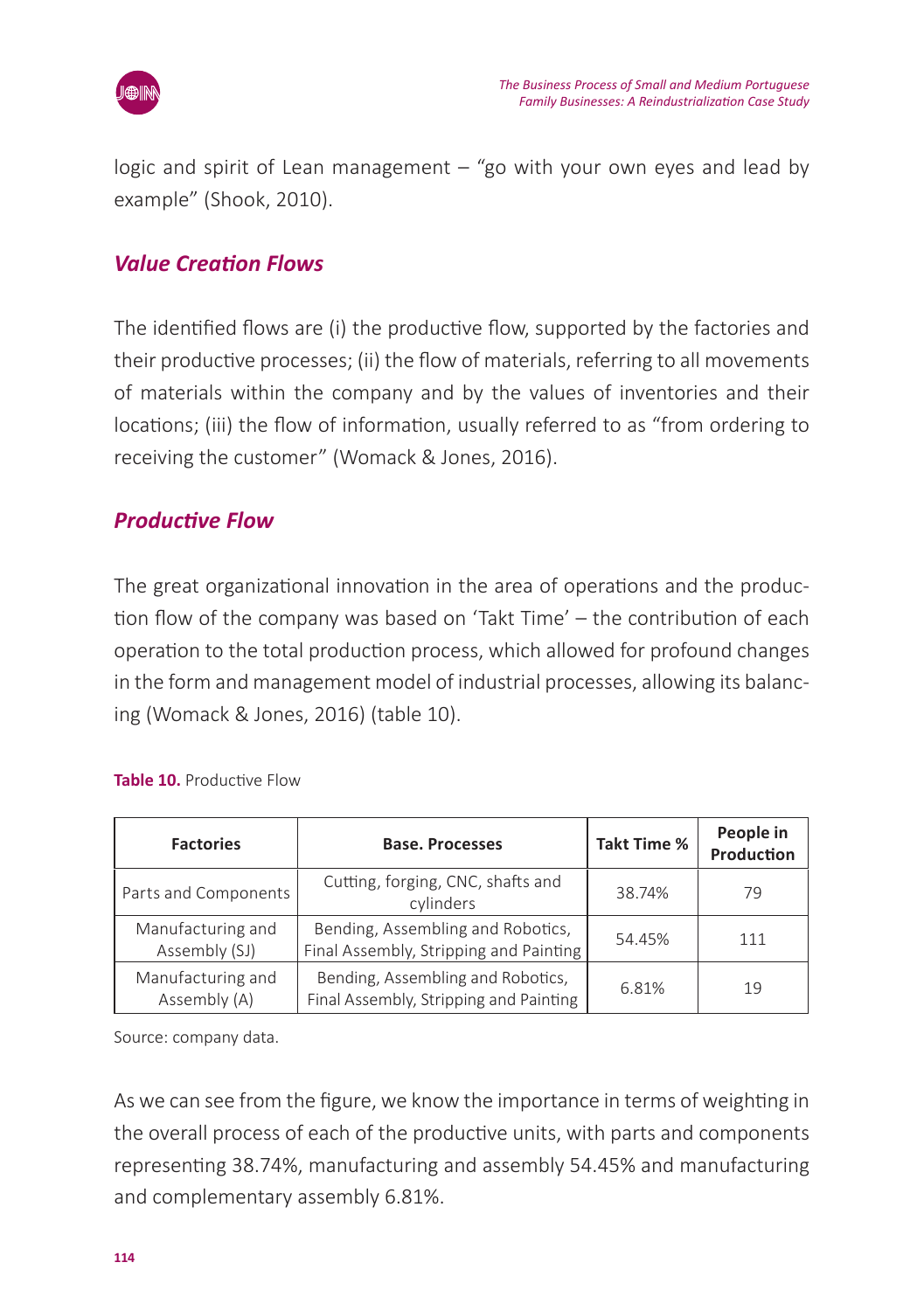### *Materials Flow*

The flow of materials was designed to follow the production flow, considering its continuous optimization, with the clear objective of working without the wastes of waiting, lack of materials, excess production and excess stock (table 11).

#### **Table 11.** Materials Flow

| <b>Typology</b>  | <b>Raw Material</b><br>(Warehouse) | Intermediate<br><b>Warehouses</b> | <b>Shipping</b><br>(Warehouse) | Production<br><b>Sections</b> |
|------------------|------------------------------------|-----------------------------------|--------------------------------|-------------------------------|
| Raw Material     | 33%                                |                                   |                                |                               |
| Finished Goods   |                                    |                                   | 25%                            |                               |
| Work in Progress |                                    | 19%                               |                                | 23%                           |

Source: company data.

After analysing and implementing corrective measures, the company's global stock fell by 38% in 3 years, representing a significant gain in turnover, improvement in working capital and, consequently, in cash flow. This in terms of results, from the operational point of view improved the liberation and management of space, procurement and procurement policy and also the reduction of the levels of risk of obsolescence.

### *Information Flow*

The organization and good management of this value chain are of central importance for the success of almost all the processes of the company, considering that they will be the following four areas: (i) Markets, clients, marketing and engineering; (ii) Business Management; (iii) Production planning and control; (iv) Shipment to customers, which we detail and explain in table 12.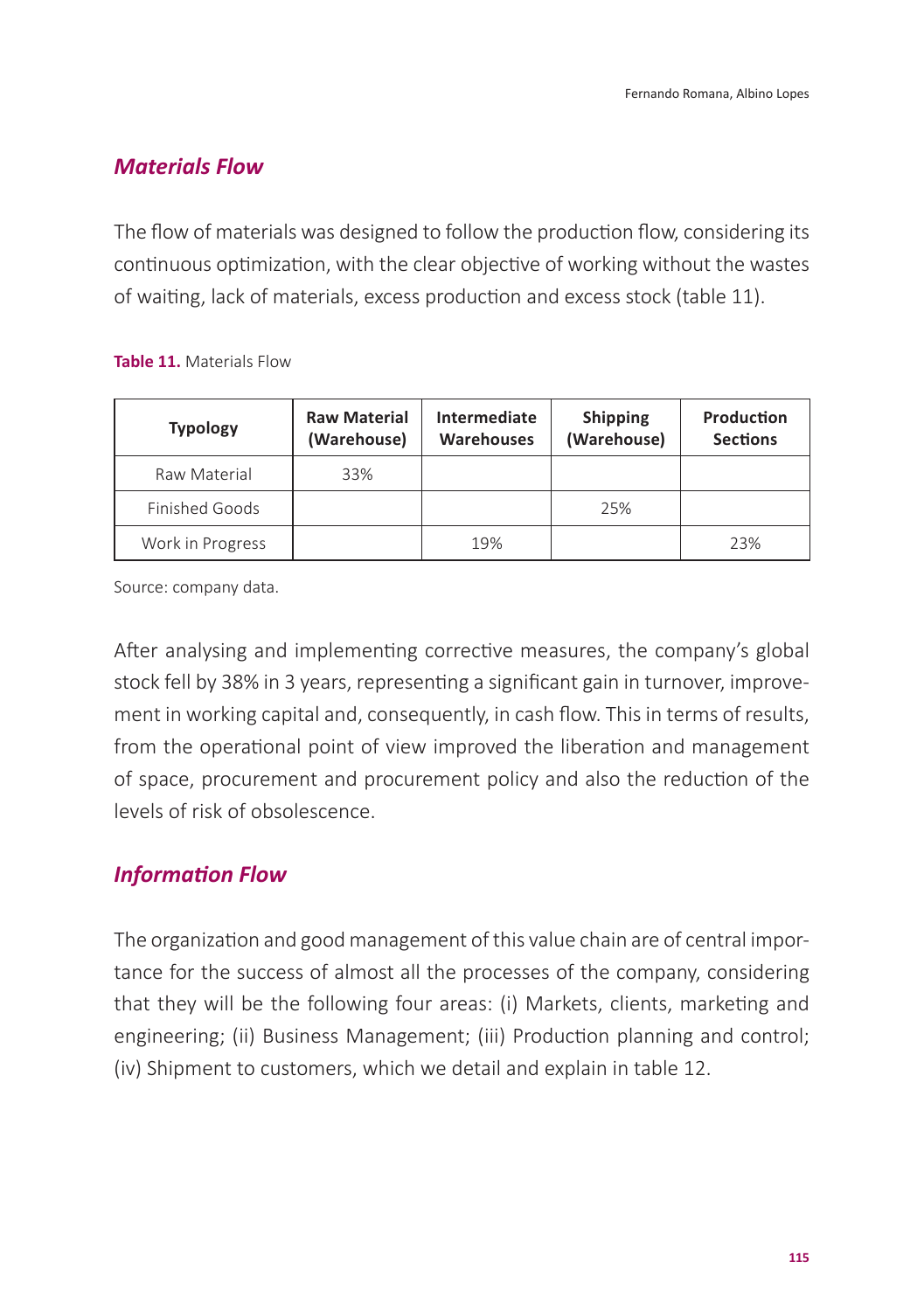

#### **Table 12.** Information Flow

| <b>Markets</b><br><b>Customers</b><br><b>Marketing</b><br><b>Engineering</b> | Market<br>Studies<br>and<br>Projects | Sales Plans        | Offers                                 | Price<br>Negotiation                  | Orders                               |
|------------------------------------------------------------------------------|--------------------------------------|--------------------|----------------------------------------|---------------------------------------|--------------------------------------|
| Management of<br><b>Business</b>                                             | Sales Plan                           | Production<br>Plan | Tracking and<br>Correction             | Delivery<br>Plan                      | Shipping                             |
| Plan and<br><b>Production Control</b>                                        | Capacity<br>Studies                  | Factory<br>Orders  | Control<br>of Real VS<br>Plans         | Sales Plans                           | Delivery<br>and Quality<br>Documents |
| Shipping to<br><b>Customers</b>                                              | Packing<br>List                      | Invoices           | Destination<br>and Means<br>of payment | Technical<br>and Quality<br>Documents | Receipt and<br>Documents             |

Source: company data.

The optimization of the information flow was based on the PDCA tool, previously presented, that allows the constant verification and correction of the processes (Womack & Jones, 2016).

### *Strategy and Deployment – Business Chain*

The immediate bet markets are clearly competitive, but they will be future bets, such as: Iberia, Algeria, France and Central and Southern Africa. These markets have different approach characteristics, but there are some common denominators, such as aggressive price policies, the usefulness and appropriateness of the solutions, and a great deal of sensitivity to the various marketing policies, whether they are advertising, or distribution channels and services, and aftersales service (Kotler & Keller, 2014).

In table 13 the main illustrative values of strategies for the development of the business chain are illustrated.

| <b>Markets</b> | <b>Ibéria</b> | Algeria | <b>Balkans</b> | France | Rest of Africa |
|----------------|---------------|---------|----------------|--------|----------------|
| Distribution   | 49%           | 26%     | 4.8%           | 9.5%   | 10.7%          |

**Table 13.** Business Chain

Source: company data.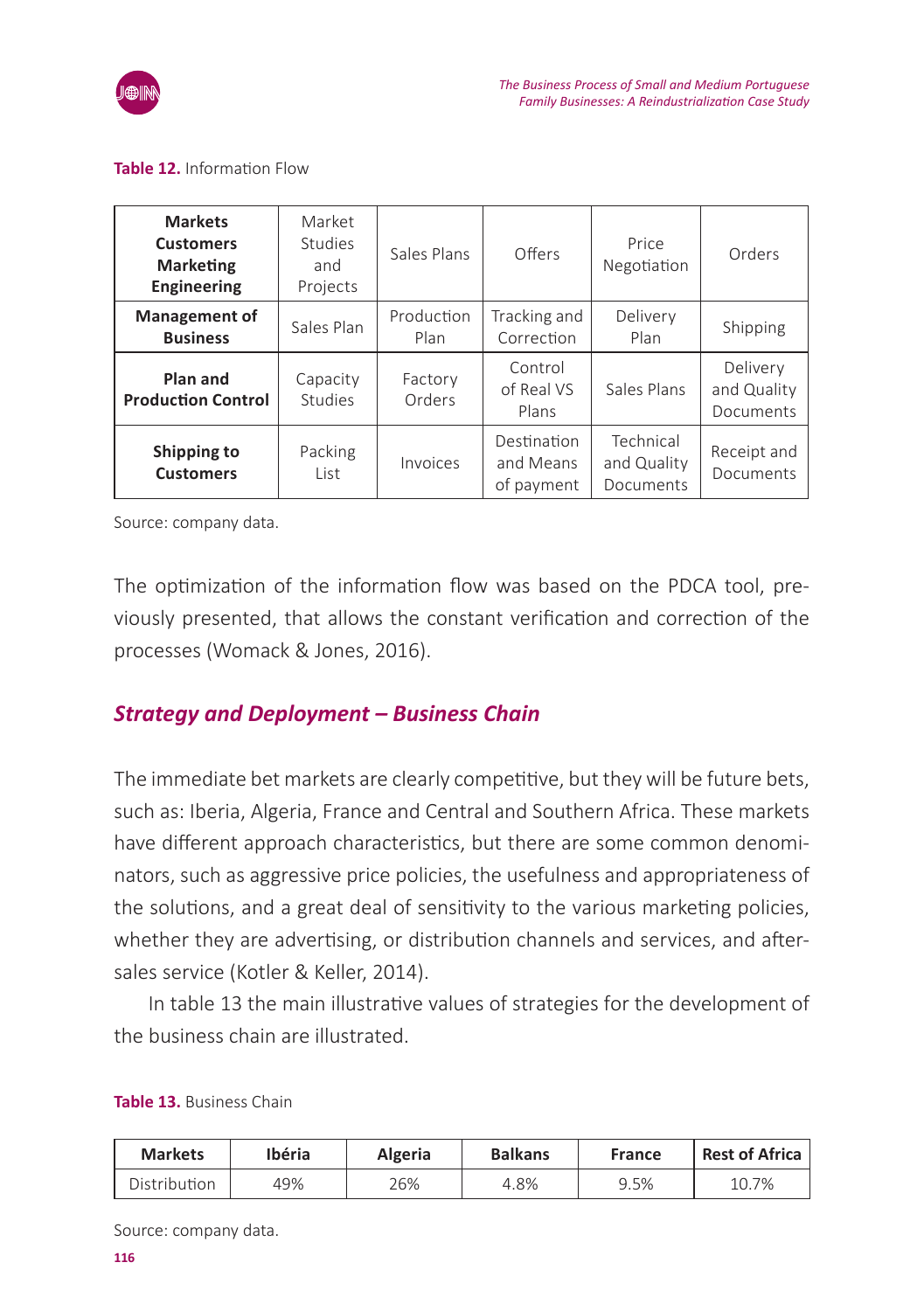In general terms, 38% growth has been achieved in which international activity, considering the nuanced position of the Spanish market, currently accounts for 70% of the company's business, whereas previously it represented 59%, even though there is still strong growth in the domestic market (Holweg, 2006).

### *Company Competitiveness*

The competitiveness of companies is supported by their ability to execute their strategies, which in turn is supported by various elements of development and evaluation, from the constant adaptation of their structure, optimization of business processes in favour of productivity increases and optimization and cost reduction (Haidar, 2012).

The interconnection of these factors with their Research & Development capacity, translated into the creation and launching of new products, services and solutions, for customers and markets, are factors of measurement of competitiveness with particular importance (Grant, 2016).

In table 14 we show the reduction of costs from the perspective of the optimization of processes reducing the categories of waste related to excess inventories, rework operations and waiting times (Desai, Ferri, &, Treadwell, 2009).

| Waste             | Cost level |
|-------------------|------------|
| Excess Inventory  | 20.9%      |
| Rework operations | 23.2%      |
| Waiting time      | 28%        |

**Table 14.** Process Cost Reduction

Source: company data.

In addition to the three cost areas highlighted, the management costs related to the budgetary deviations, which in this specific case represent (27.9%), are also subject to action. This is one of the first steps taken and is the responsibility of the company's executive management structure, thus promoting accountability and greater effectiveness in solving problems.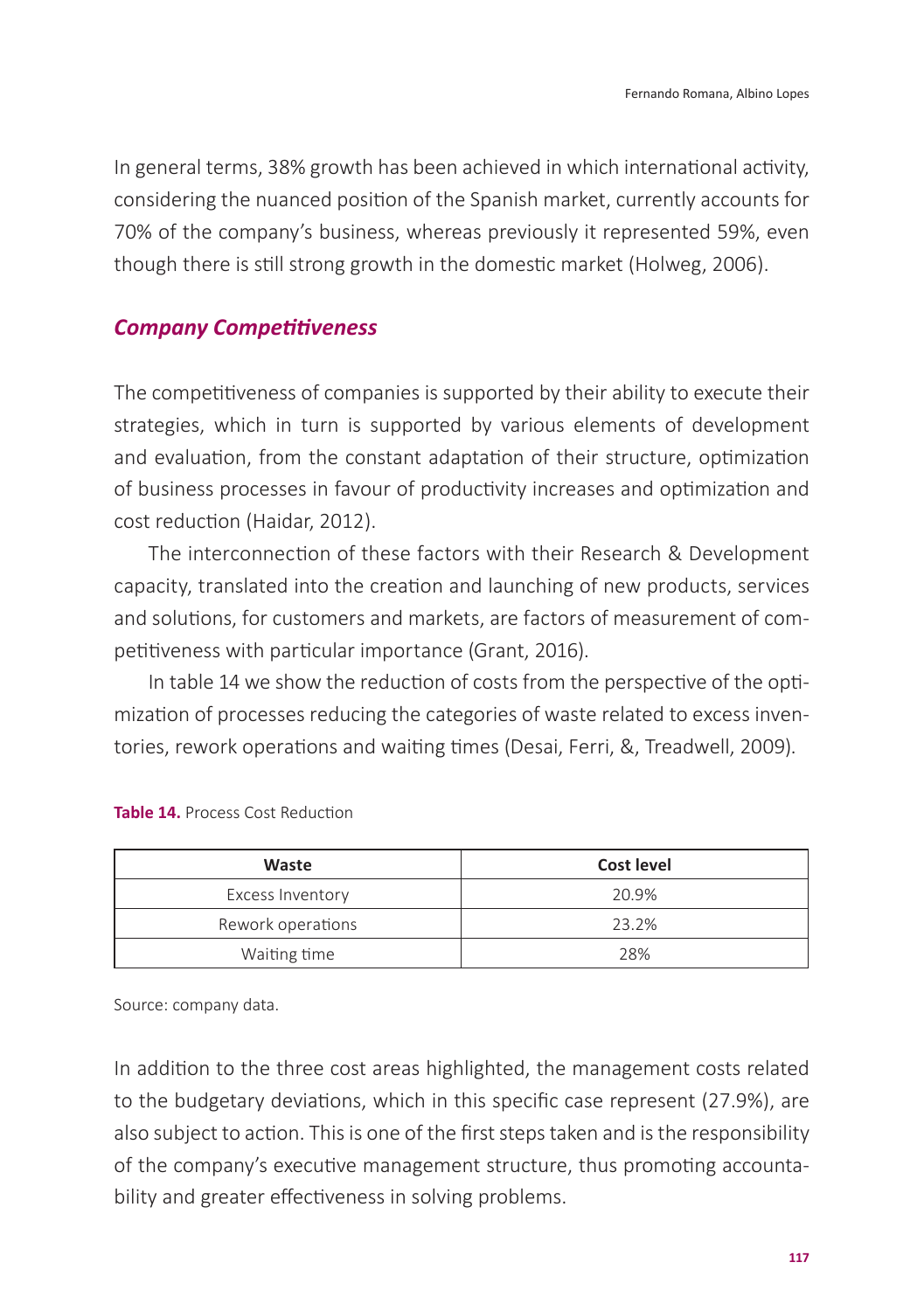

In table 15 we report the cost analysis from the perspective of the quality costs according to the methodology of (Crosby) (Russel & Taylor, 2014). This observes and measures each of the elements of cost more directly and effectively, and as a consequence provides insight in how to rationalize and optimize costs.

| Categories        | Costs in percentage |  |
|-------------------|---------------------|--|
| Prevention        | 35%                 |  |
| Evaluation        | 25%                 |  |
| Internal Failures | 30%                 |  |
| External Faults   | 10%                 |  |

#### **Table 15.** Quality Cost Improvement

Source: company data.

From the analysis of the table's data we observed that the prevention category (35%) is connoted with rationalizations of structure and framework costs, the evaluation category (25%) is related to models and methods of quality management, relying more and more on scientific aspects of statistical control and self-monitoring (Piper, 2010–2011).

In the following categories we relate internal and external faults; internal faults (30%) are typically related to manufacturing nonconformities or support areas, which must be followed and corrected by quality reports, and external faults are normally attributed to defects found in supplies or third-party information.

The improvements of (14%) already verified and of more (12%) forecasted, will surely be implemented through the combination of sales growth and cost rationalization, concretely doing more with less (Womack & Jones, 2016).

### *Management Indicators Analyses*

The management indicators were outlined in three fundamental categories, which allow us to follow and evaluate the performance of the processes, as well as the operational and financial impact of the integration of the various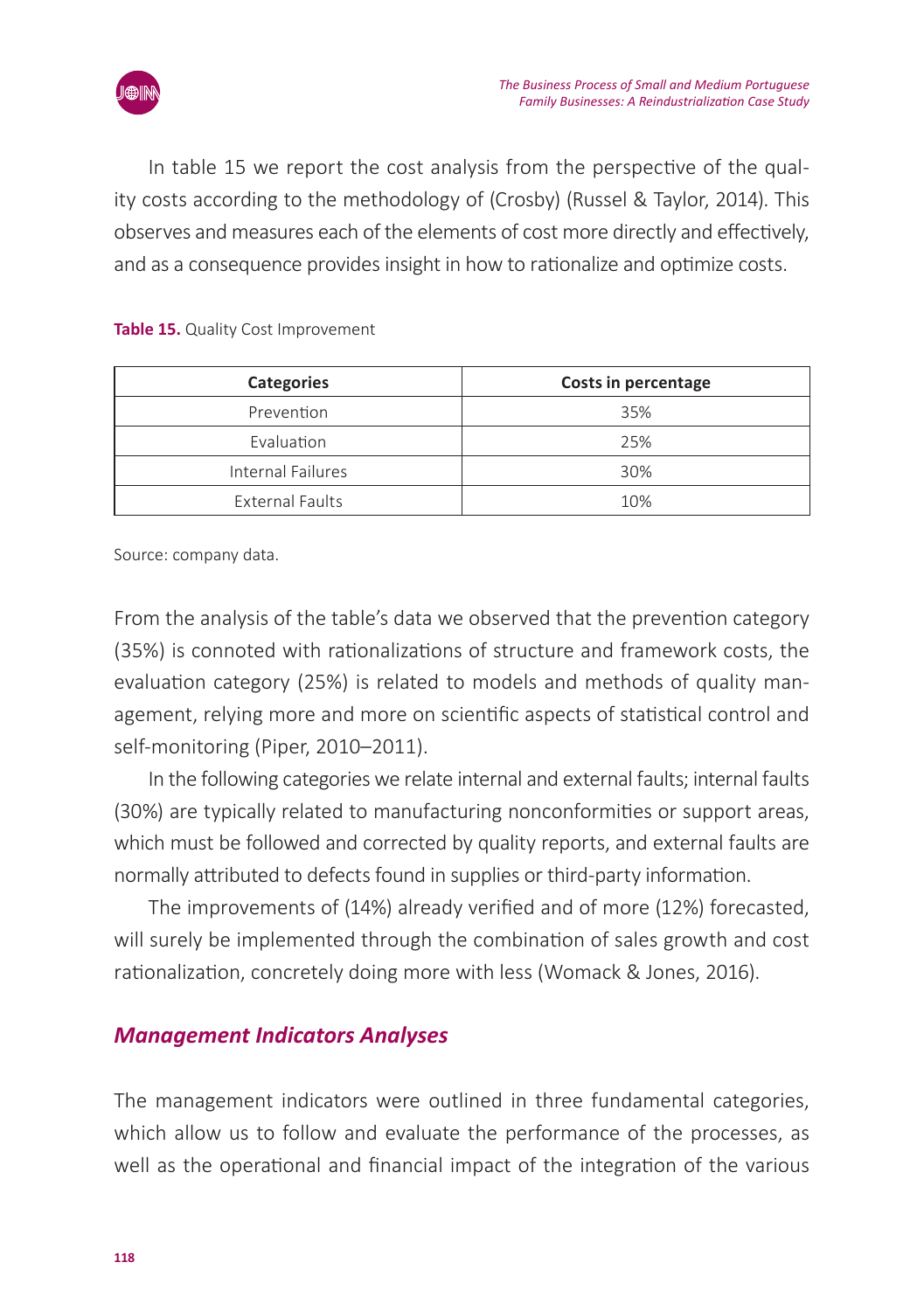categories, which are: Competitiveness Indicators; Economic indicators; and Operational and Financial Indicators (Hejazi & Dastjerdi, 2015).

### *Competitiveness Indicators*

In table 16 we present the main competitiveness indicators adopted and developed, through their application and adaptation to the reality of the organization and business, with the principles of increasing the qualitative and quantitative competitiveness indexes.

**Table 16.** Key Performance Indicators

| KPI                                                          | Value |
|--------------------------------------------------------------|-------|
| Cost savings on process flows                                | 45%   |
| Reduction of product and project<br>development times        | 60%   |
| Increased Engineering capacity – charge new<br>projects      | 40%   |
| Improved Customer Satisfaction - NPS - Net<br>Promoter Score | 80%   |

Source: company data.

From the observation of the evolution of the competitiveness indicators, we can highlight the qualitative improvement through the NPS – Net Promoter Score (80%), by listening to customers' opinions about the company's performance in various parameters (Kaplan & Anderson, 2007; Namazi, 2016).

### *Operational, Economic and Financial Indicators*

In table 17 we analyse the evolution of the economic and financial indicators (first table) but mainly how the link between the operational indicators and the economic and financial indicators translates into a good performance as a consequence of the previous ones (Damodaran, 2019 & 2020).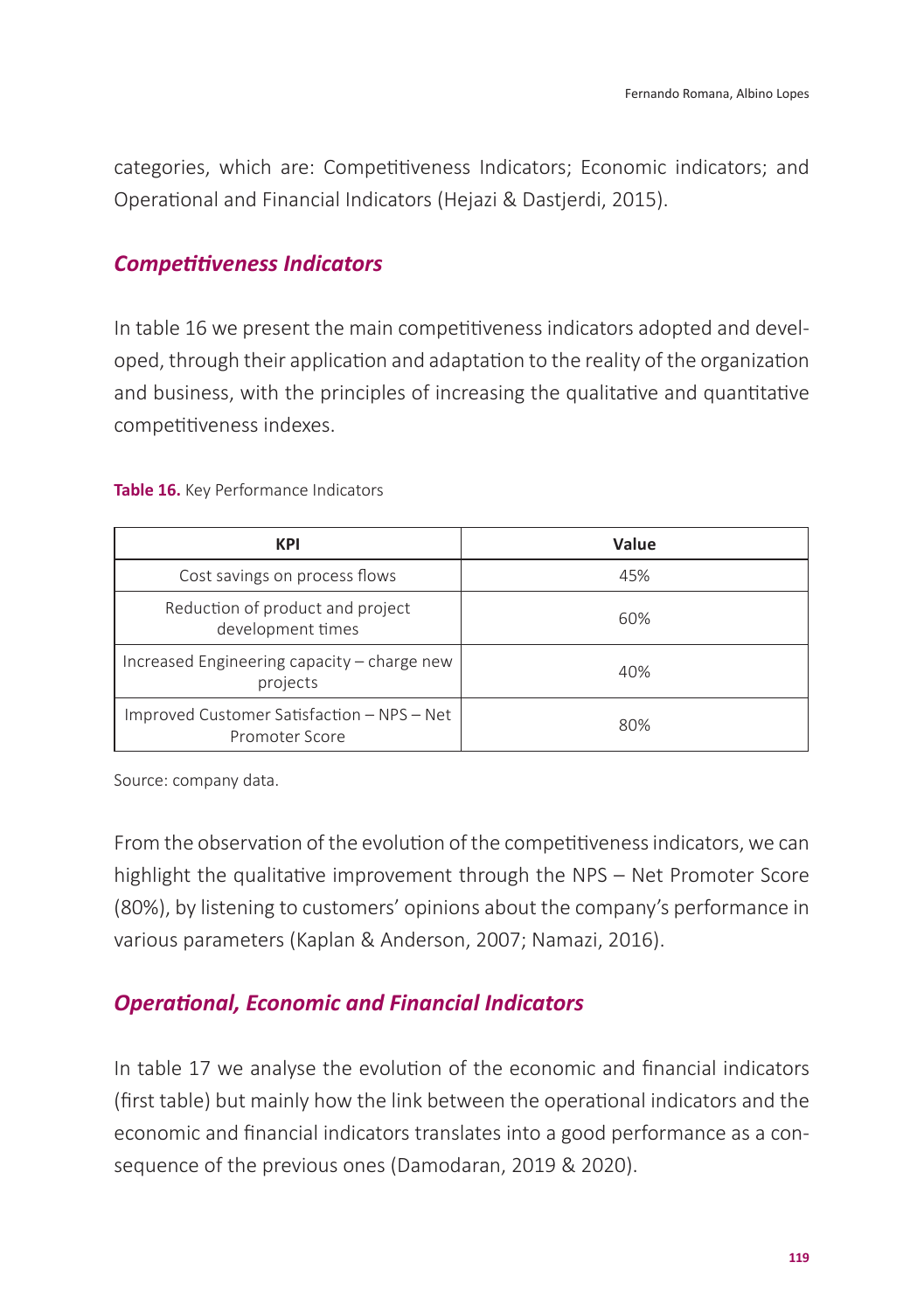

| <b>KPI</b>             | Value                                              |
|------------------------|----------------------------------------------------|
| <b>Stock Turnover</b>  | 3,2%                                               |
| Working Capital        | 4,65%                                              |
| <b>EBIT</b> level      | 15,6%                                              |
| Net Cash Flow          | 46,7%                                              |
| <b>Strategic KPI</b>   | <b>Operational effect</b>                          |
| <b>Stock Turnover</b>  | Inventory reduction                                |
| <b>Working Capital</b> | Stocks and Collection                              |
| Customer Satisfaction  | <b>Customer Complains</b>                          |
| <b>EBIT Level</b>      | OEE                                                |
| Net Cash Flow          | Sales improvement, Investments and cost management |

**Table 17.** Operational, Economic and Financial Indicators

Source: company data.

The evolution of the economic and financial indicators are clearly the consequence of the operational indicators (Kraclauer, Janssen, & Dorr, 2010), as shown in the table, where the evolution of values is in stock rotation (3.2%); Working Capital (4.65%); EBITDA margin (15.6%); and Net Cash Flow (46.7%).

The clear implication is value creation comes from sound management and is reflected in the results of the actions, in the return results to shareholders, represented by the Working Capital, EBIT and Net Cash Flow indicators (Emiliani, 2007).

### *Financial Impact Lesson*

By working on the operational indicators, we already know that the financial impact has to be a natural consequence of their good performance, so the Profit is always equal to the Price minus the Cost, never, the Price is equal to the Cost-plus Profit, Profit is an opinion, Cash Flow is a reality. The generation of value is measured by the Return on Invested Capital indicator, which is shown in the formula: RCI = EBIT / Sales (X) Sales / Investment, where the first factor represents the profit margin and the second the return on capital (Emiliani, 2007).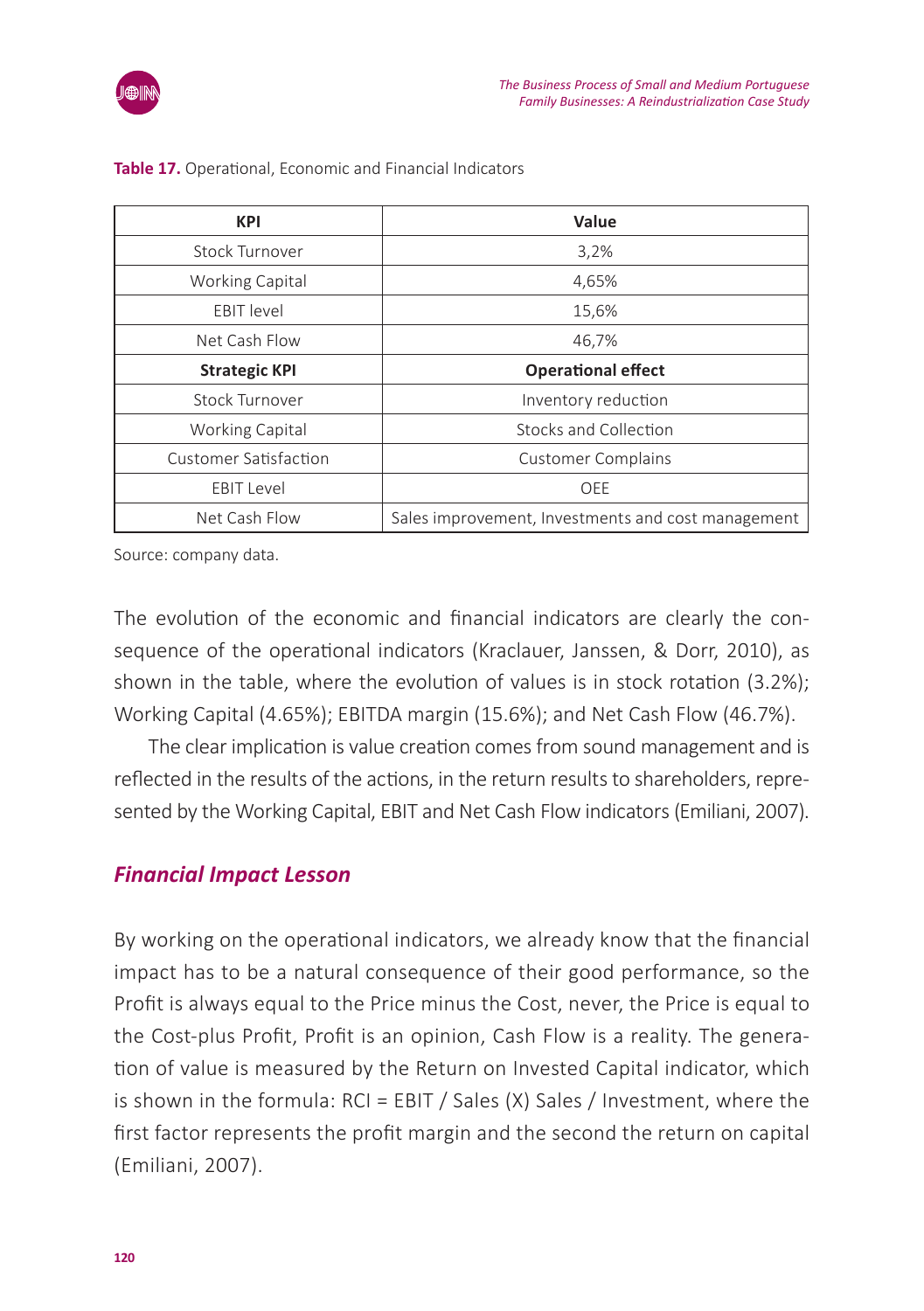# Results

We would like to understand the impact of all the actions on the improved results of the indicators that impact the EFQM score, that is, the normal management flow of a company.

According to (Cameron et al., 2006), the implementation of a management model will lead management to a leadership style conducive to value creation and results in terms of quality, human and financial capital based on effective organizational performance.

Development and implementation of the strategic plan: Strategic Map, Actions and Strategic Objectives, until then non-existent.

Plan of Activities: Annual objective, maps of implementation of the strategy, deployment by functional areas and documents related to the strategic plan, which allow the common guidance of management units, such as (i) Market Studies; (ii) Business Plans; and Quality Plans (Womack, 2006).

Project of Change and organizational development according to Kotter (2008), was the model chosen by the top management as a way to guarantee its systemic implementation, based on the following pillars of action: (i) Top Management Actions; (ii) Definition of Objectives; and (iii) Implementation Practices, supported by the change in Company Culture (Values and Behaviour).

(Context), In our localized approach at the level of the EFQM model, the systemic thinking of Katz and Kahn (in Grant, 2012), through the open systems model, evidence the general environment and the organizational context, creating the process of functioning through the inclusion of resources for the production of 'outputs', modified by the elements characterizing the context, such as: (i) Culture; (ii) Objectives and Strategies; (iii) Behaviour; (iv) Processes; (v) Technology; and (vi) Structure.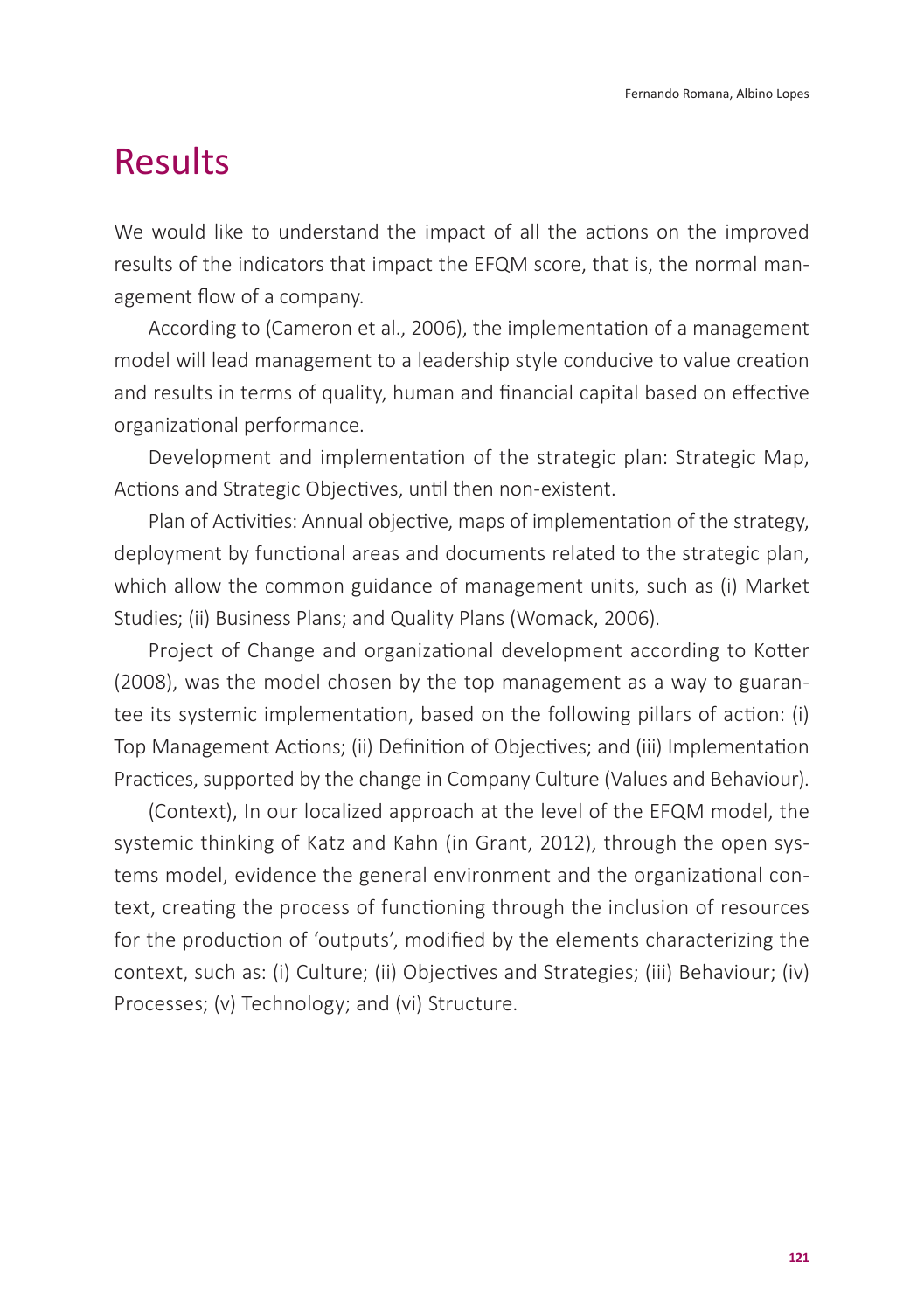

# **Discussion**

Phased implementation, with the creation and development of pilot areas, is particularly beneficial to an organization's culture, whilst it also engages people via a cascading communication process. As a qualitative process, it is reflected in the improved indicators' results, already reported in tables 14, 15, 16 and 17, and takes into consideration the risk management approach, where the results demonstrate the improvement % in key performance indicators, from the first period up to the present.

The entry into the 'way of life' of the company when defining the long, medium and short-term improvement cycles, in which the DMAIC and PDCA cycles are used in an integrated and complementary manner (Basu, 2011), through the Lean tools.

According to (Kaplan & Norton, 2016) the use of the Balanced Scorecard allows the organization and correct allocation of the management indicators, thus ensuring its correct and effective follow-up to the objectives.

Improvement of the overall EFQM index by 35%, passing in one year from 540 to 730 points, which is the main key performance indicator we have used to understand the overall improvement.

Implementation of the corporate risk management model based on five pillars: (1) Market Risk; (2) Credit Risk; (3) Operational Risk; (4) Legal Risk; and (5) Information Systems Risk (Kendall, 1998).

The development of the model considering the Stakeholders: Clients and Shareholders, leading to value creation, which according to Black, Wright and Davies (2000) is achieved by setting goals in all areas of the company, solving problems, optimizing the processes of the business and involving the teams with the appropriate means. According to Cameron, Quinn, DeGraff and Thakor (2006), the strength of value creation stems from the model of action and achievement of objectives through the Lean transformation (Shook, 2010).

Strongly active behaviour of top and middle management, according to (Quinn, 2004), transitions from the normal state to the fundamental state of leadership.

Management of skills, knowledge and talent, provides the team's success (Cascão, 2014).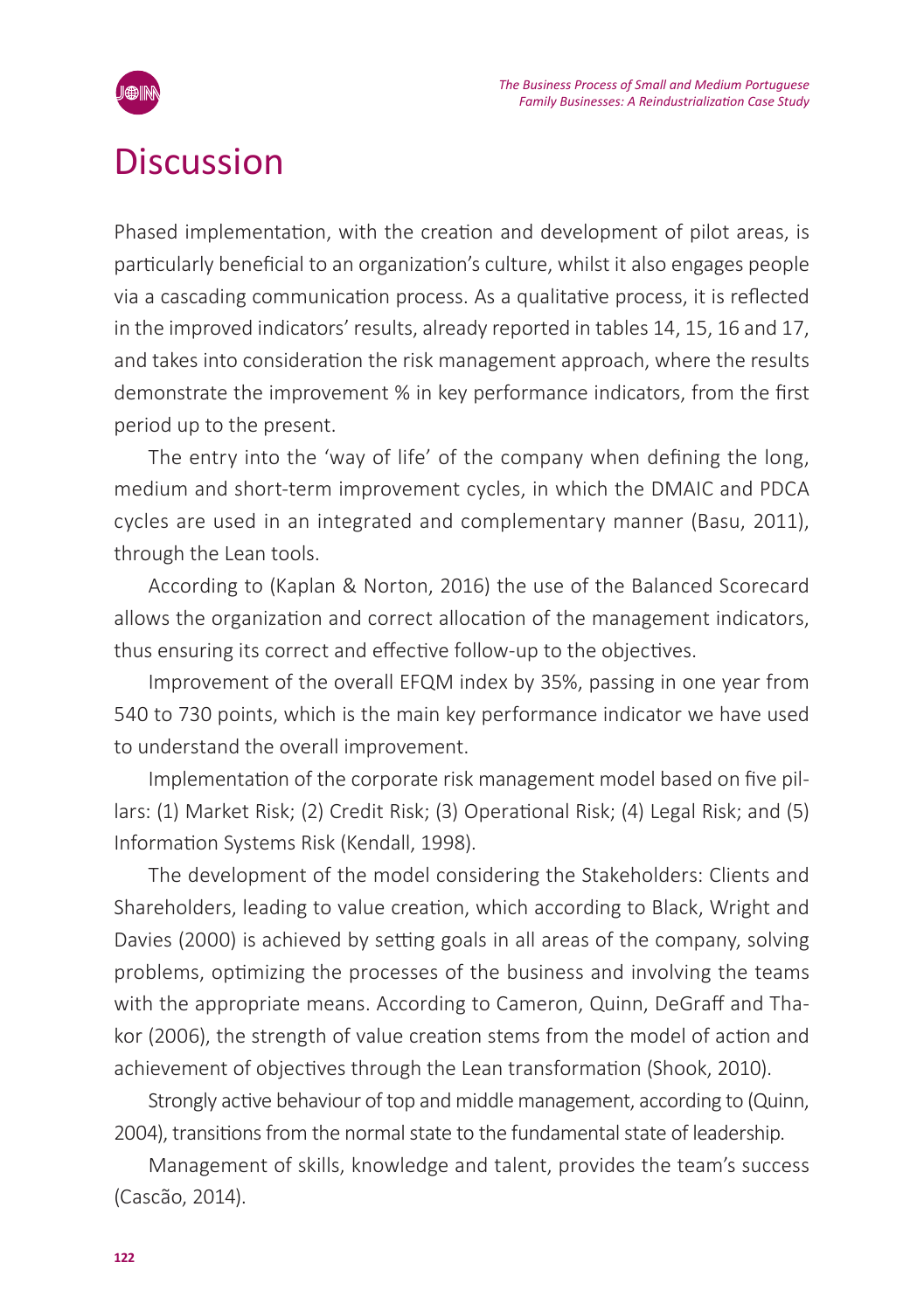Strategy and Deployment: always associated with the business chain, supported by the diversity and segmentation axes, marketing policies and established criteria, such as the geographic distribution network (Kotler & Keller, 2014).

Company competitiveness – supported by cost optimization of internal business processes, considering the categories of: (i) Excess stocks; (ii) Rework Operations; (iii) Waiting times; in addition to the budgetary deviations that represented (27.9%) deviations in costs, which is one of the rationalization opportunities.

Implementation of the analysis of quality costs in four categories: (1) Prevention (35%); (2) Evaluation (25%); (3) Internal failures (30%); and External Failures (10%).

Leadership Behaviour, according to Shook (2010), should be focused on management by example, having all people involved and committed, putting knowhow ahead of "think what", instilling principles of continuous improvement, testing before opting for solutions to market problems or needs, building trust in teams and people, developing mutual trust, developing people first and foremost as products, accomplishing all this and dealing with day-to-day functions.

Analysis of the data and results of the management indicators, which according to (Hejazi & Dastjerdi, 2015) are divided into categories: (i) Competitiveness (with changes between 40% and 80%), whether qualitative or quantitative; (ii) Operating, Economic and Financial (with changes between 3.2% and 46.7%).

# **Conclusion**

The initial process of implementing the Lean management philosophy in the company made it possible to understand that the main objective of this action would be to create, develop and apply a management model adapted to the organization that should be based on the Lean system, integrating diverse tools and concepts that would allow it to be present in the vanguard of the current management.

Given the increasing demand of markets, and the introduction of new and more demanding customers, this was the most effective approach in terms of quality.

The strong penetration in the international area of business, agricultural and transportation units, and of course the gathering of customers in the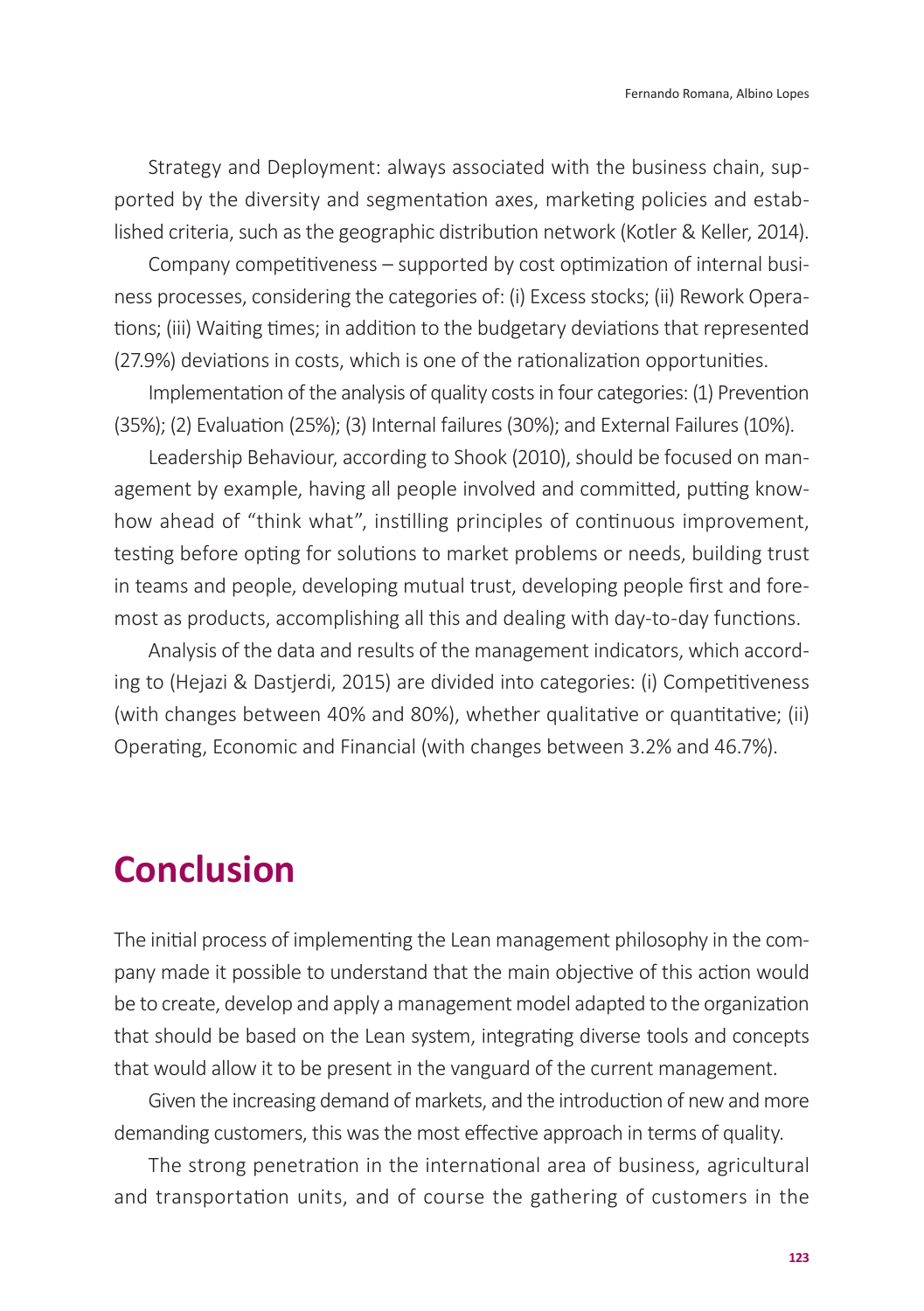

current business, combined with the industry and automotive markets, also created the need for the Company Management to evolve at all levels.

With the implementation of the Management Model – and at the beginning of the task, we did not know we could proceed in this direction – we conclude that the modular and systemic logic allows to verify that:

All organizations, their teams and all people need a defined path to be motivated in pursuit of common goals (Shook, 2010; Womack & Jones, 2016).

The key tool or element for defining common goals is strategy definition through the creation and development of strategic, coherent and participatory maps.

The consolidation of the strategic maps must be carried out in a management system that is a strategic plan, embodied in terms of valuation, and rational in terms of the budget and business plans (Kaplan & Norton, 2016).

According to (Grant, 2012) it is fundamental that a company implements within each functional area strategies for motivating people and for the definition and follow-up of objectives.

Areas in which the priorities for action are defined – the strategies to be developed, the target areas of action, indicators of progress and objectives – according to Grant (2002) can be successfully implemented.

Risk Analysis and Initial Diagnosis – the involvement of the most experienced teams in this phase was central to defining the main problems and opportunities for improvement, according to (Shook, 2010; Womack & Jones, 2016).

The task holders in the various processes are the most knowledgeable of their difficulties, but whether they know how to solve them is another issue, one which we had to change (Abzari, Ghorbani, & Madani, 2011).

The Project for Change and Organizational Development was developed and implemented based on the following aspects: Management System – Consolidation and Sustainability (context); Phased implementation methodology, designating pilot areas and then expanding to the entire organization; To advance with the improvement cycles as a way of acting jointly throughout the company, instilling a spirit of continuous and permanent improvement throughout the entire value chain; Follow-up model – based on the "Balanced Scorecard" tool, and showing the four perspectives of management indicators (financial,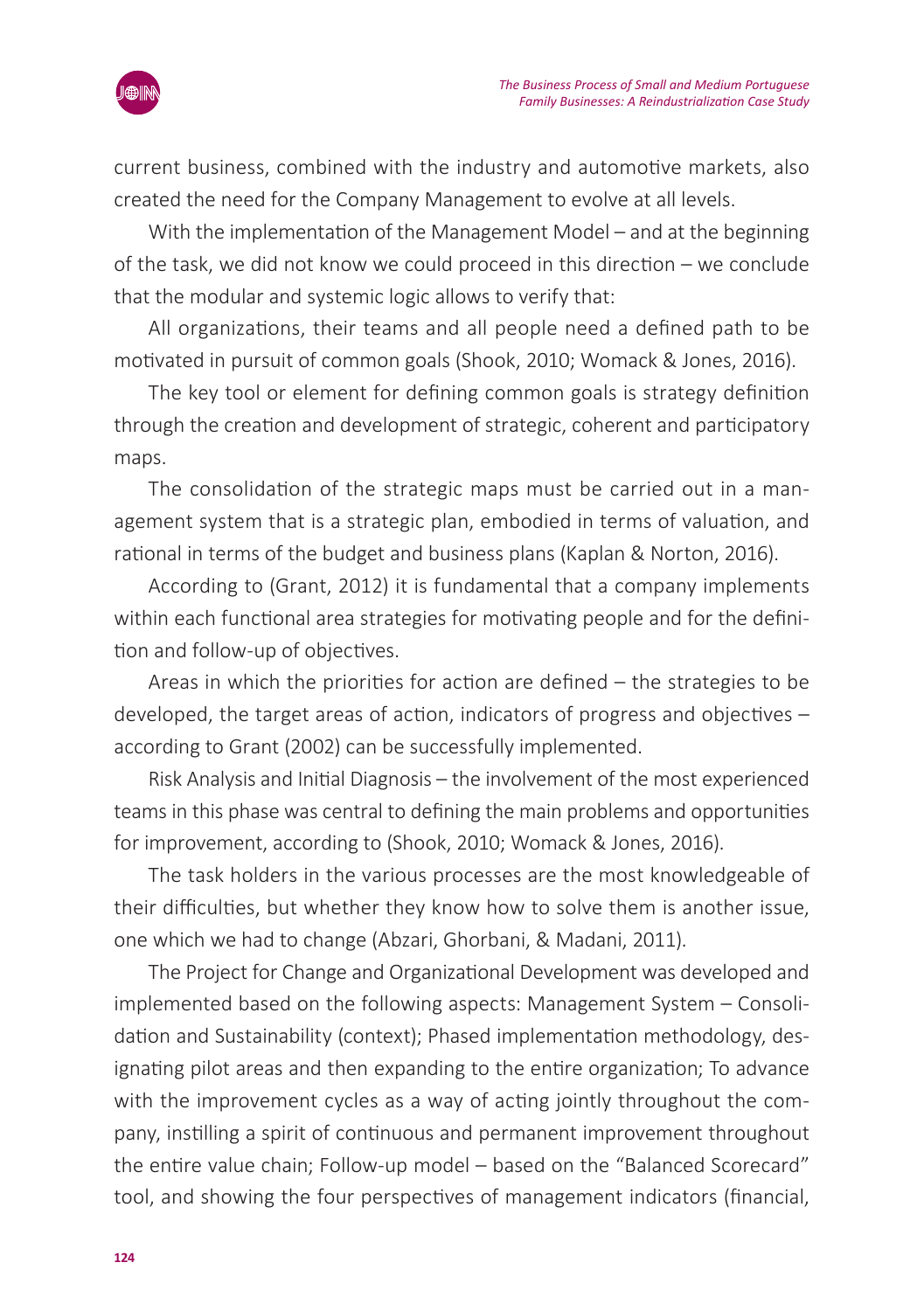customers, internal processes and learning and growth), and raising the level of management performance; integration between areas and improvement of reference values; and Evolution according to the EFQM model, which allows us to measure and follow over time the qualitative and quantitative improvements, as well as the technical and behavioural aspects.

We came to the Lean Management Model (LMM) through the program called "Lean Transformation", based on the implementation of the PDCA and focused on the triangle base of the action (Purpose, Processes and People), improving management indicators in values between 25% and 50%, from productivity, material flows and information flows.

We evaluated the Lean implementation levels according to the LAI (LEI Advancement Initiative) Model, through the six parameters of the defined scale: (1) Involvement of People; (2) Value Creation; (3) Value Chain; (4) Flow of Processes; (5) Notion of "PULL"; (6) Index of Perfection, obtaining (66%) of the level of implementation, considering the scale we will have (34%) more opportunity for improvement.

The Behavioural Performance was and is being supported in the development of the leadership capacities of all the coordinators and directors of the company and in the management of competences, of the knowledge and the talent of all the people, through actions of Coaching that methodologically based on the cycles of experimentation, training and practice of processes. The "KATA Coaching" improvement cycles, according to Rother & Shook (2003), are based on the Production Management System created for the company and on process flow optimization tools.

Leadership – is a topic with particular importance in this process of transformation and in this case in particular through changes in the shareholder body, generational changes and especially by the inclusion of the professional management team. In fact, the transition from leadership to most functional and operational teams was also promoted (Quinn, 2000), from the normal state to the ground state, seeking to focus on teamwork, joint coordination and cohesion, focusing on others rather than on themselves, being more client-oriented and flexible rather than internally focused only on control activities (Watkins, 2007). The leadership approach is considered in a value chain, as a model for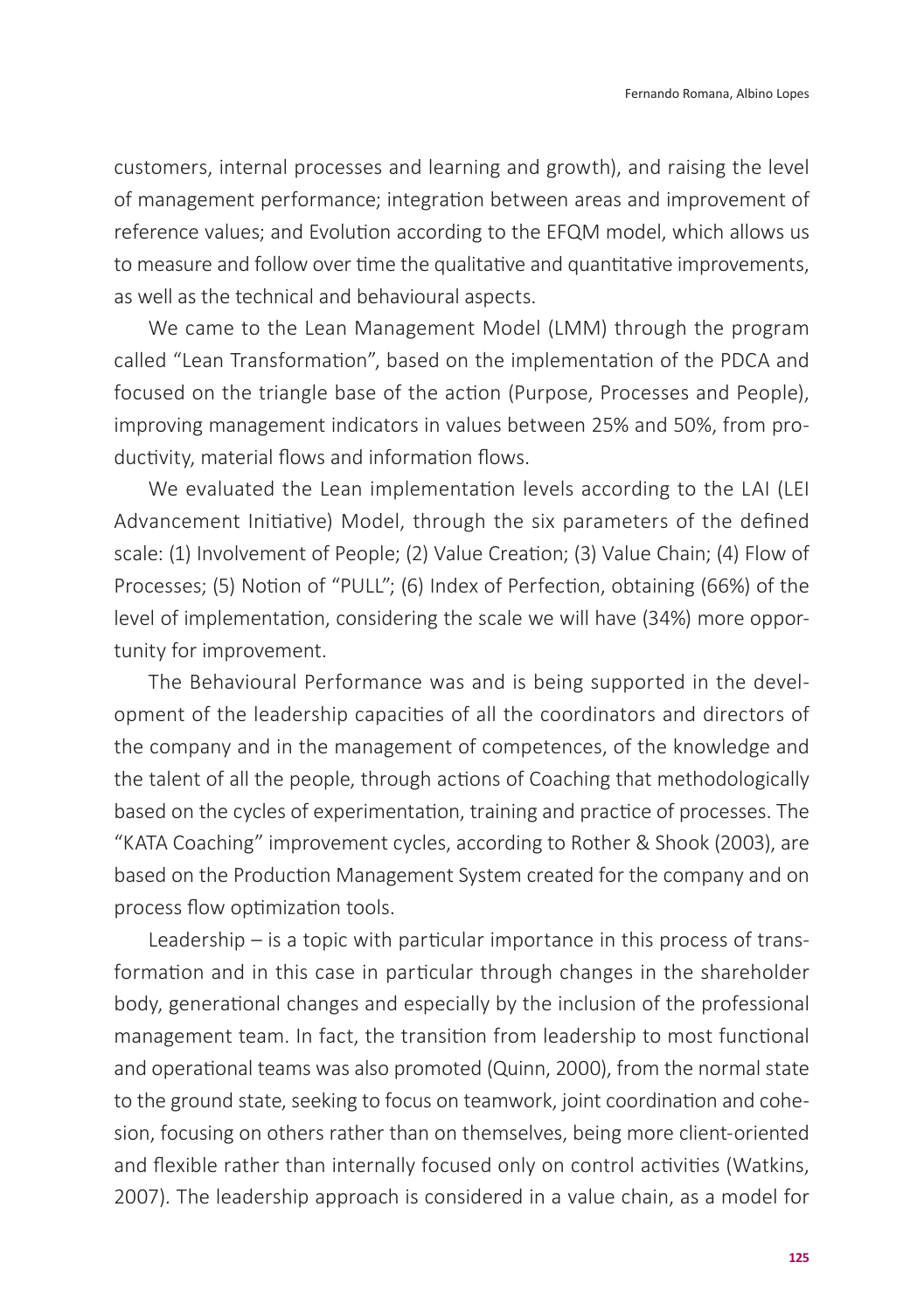

the management and follow-up of the evolution of the company's processes, supported by the leadership action plan that concretely acts in the strategic, tactical and operational variants, always managing the creation flows of value: (i) productive; (ii) materials; (iii) information (Yukl, 2002).

Strategy and Unfolding – We believe that the best solution would be to treat the theme under three fundamental points of action and implementation: (1) The business chain, supported by the concepts of diversity and segmentation of markets and Ansoff products in (Kotler & Keller, 2014), including a geographical criterion; (2) Competitiveness of the company, through the good management of inventories, costs and waste of activities; (3) Quality, improving Prevention and Evaluation procedures, managing and following internal and external failures, naturally centred on customer complaints and nonconformities of processes.

Management Indicators that allow us to naturally follow the evolution of results and simultaneously stimulate the setting of objectives, indicators of competitiveness, quantitative and qualitative indicators have been developed, as well as operational, economic and financial indicators. We also change here the management position of the company at all levels, considering the contribution of people and areas to the overall results. It reflects the strategy's unfolding, based on its valorisation and follow-up, through the integrated monitoring elements, supported by the Scorecard model (Basu, 2011), and the integration of management tools.

We conclude definitively that modern management systems can adapt to centennial organizations and function in perfect harmony with the experience demonstrated over time, considering that the critical success factors are based on the formation and transformation of leadership styles, and effective management programs communication (Mann, 2016).

Portuguese Culture is of excellent performance whenever people are called to participate and this process of good communication is carried out consistently.

The performance is often based on creativity, considering the behavioural binomial of using local thinking to develop global action strategies (Lopes, 2016).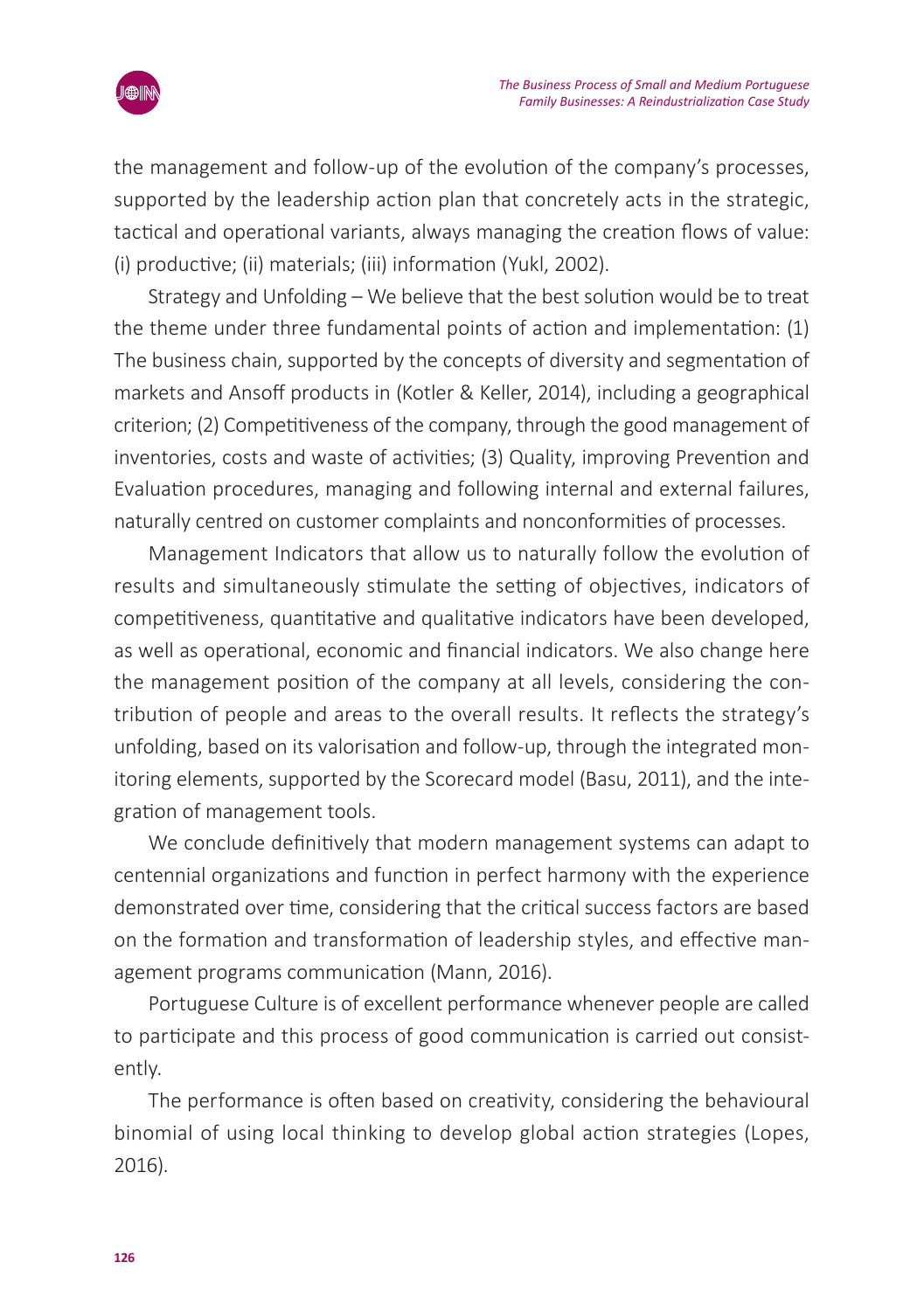However, we understand that there is a reserve of productivity, that the performance of the business fabric is associated with low levels of effectiveness, which can be resolved with the application of global management models such as Lean Management (Lopes, 2016).

# **References**

**Abzari, M., Ghorbani, H., & Madani, F. A. (2011).** The Effect of Internal Marketing on Organizational Commitment from Market Orientation viewpoint. *International Journal of Marketing Studies*, *3*(1), 2–11*.*

**Basu, R. (2011).** *Fit Sigma – A Lean Approach to Building Sustainable Quality Beyond Six Sigma.* Hoboken: John Wiley & Sons ltd, UK.

**Black, A., Wright, P., & Davies, J. (2000).** *In search of shareholder value, managing the drivers of performance (second edition).* London: Financial Times Management.

**Cascão, A. (2014).** *Gestão de Competências, do Conhecimento e do Talento.* Lisboa: Edições Silabo.

**Cameron, K., Quinn, R. E., DeGraff, J., & Thakor, A. V. (2006).** *Competing Values Leadership: Creating Value in Organizations.* Cheltenham: Edward Elgar Publishing.

**Damodaran (2019 & 2020).** *Support for Calculation of Financial Data.* Retrieved from [http://pages.stern.nyu.edu/~adamodar/.](http://pages.stern.nyu.edu/~adamodar/)

**Desai, M. A., Ferri, F., & Treadwell, S. (2009).** Understanding Economic Value Assed. *Harvard Business School Publishing Case, 9-206-016*.

**Emiliani, B. (2007).** *Real Lean – Understanding the lean management system.* Center for Lean Business Management, LLC, USA.

**Flick, U. (2002).** *Métodos Qualitativos na Investigação Científica*. Lisbon: Monitor.

**Grant, R. (2012).** *Contemporary Strategy Analysis*. 2nd Edition. USA: Library Congress Publishing, USA.

**Grant, R. M. (2016).** *Contemporary Strategy Analysis Text Only* (9th ed)*.* Hoboken: John Wiley & Sons ltd, UK.

**Grant, M. M. (2002).** Getting a grip on project-based learning: Theory, cases and recommendations. *Meridian: A Middle School Computer Technologies Journal*, 5, 1–17.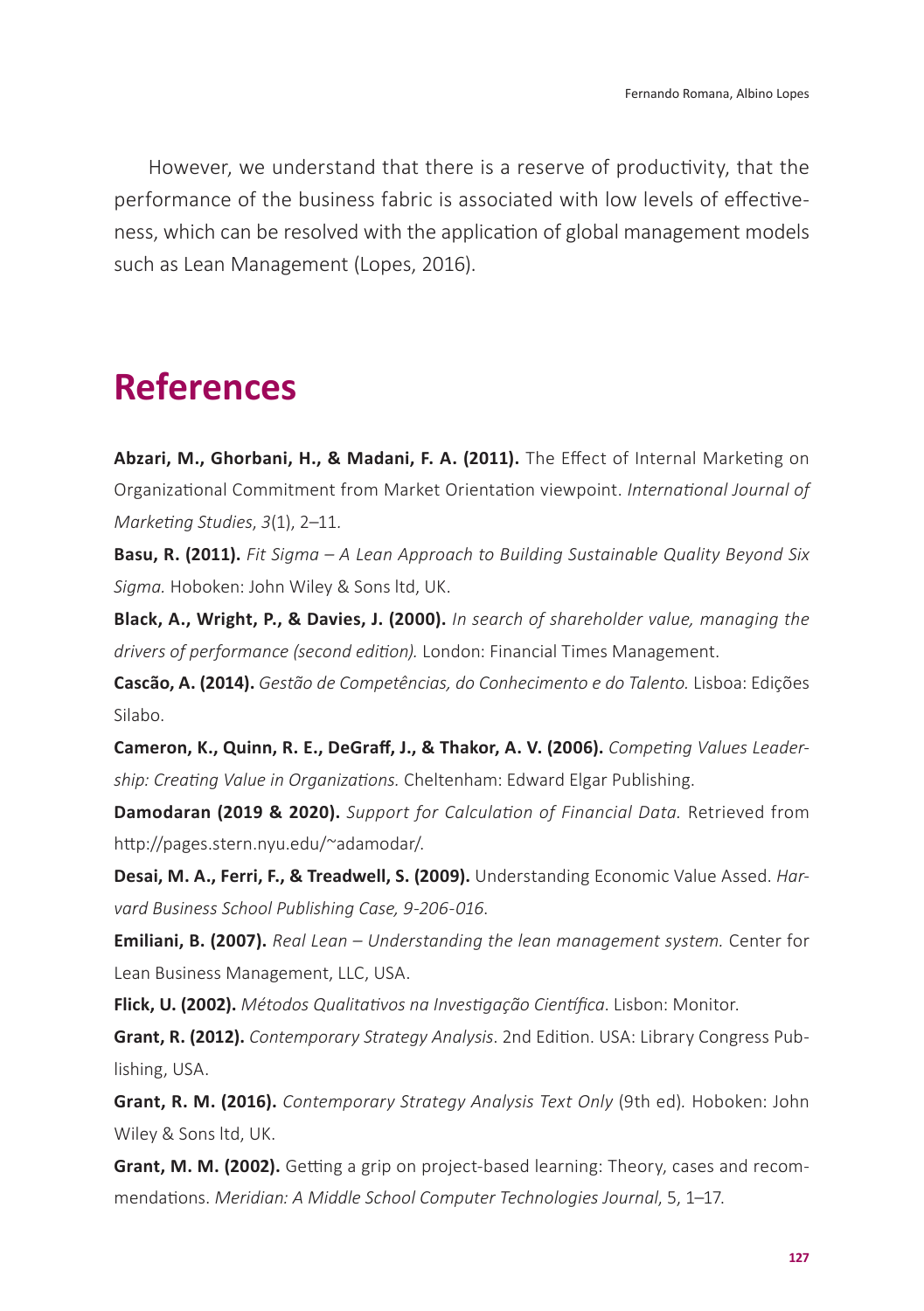

**Haidar, J. I. (2012).** The Impact of Business Regulatory Reforms on Economic Growth. *Journal of The Japanese and International Economies, 26*, 285–307.

**Hejazi, S., & Dastjerdi, H. V. (2015).** Translation of Binomials in Hard News: A Contrastive Study of English and Persian. *Mediterranean Journal of Social Sciences, 6*(2 S1), 512. Retrieved from https://www.richtmann.org/journal/index.php/mjss/article/view/5931.

**Holweg, M. (2006).** The genealogy of lean production. *Journal of Operations Management, 25*(2), 420–437.

**Kaplan, R., & Anderson, S. (2007).** *Time-Driven Activity-Based Costing: A Simpler and More Powerful Path to Higher Profits*. Boston: Harvard Business School Press, 12–18.

**Kaplan, R. S., & Norton, D. P. (2016).** *The Execution Premium. Linking Strategy to Operations for Competitive Advantage.* Boston: Harvard Business Press.

**Kendall, R. (1998).** *Risk Management for Executives: A practical approach to controlling business risks*. Pearson Professional Education.

**Kracklauer, S., Janssen, M., & Dorr, E. (2010).** *Optimizing Business Performance in a Volatile Recovery.* USA: The Hackett Group.

**Kotler, P., & Keller, K. L. (2014).** *Marketing Management* (15th ed.). London: Pearson Publishing.

**Kotter, J. P. (2008).** *A Sense of Urgency.* Harvard: Business School Press.

**Kumar, S. (2021).** Risk Culture is a Necessary Condition for Enterprise Risk Management to Succeed. *Academia Letters* (article 2464). DOI: 10.20935/AL2464.

**Lawrence, K., Lenk, P., & Quinn, R. E. (2009).** Behavioral complexity in Leadership: The psychometric properties of a new instrument to measure behavioral repertoire. *The Leadership Quarter, 20*(2), 87–102.

**Leaper, L. (2017).** *Research, Reflections and Challenges: John Shook's Closing Keynote* of 2016. Lean Enterprise Institute.

**Lopes, A. (2011).** *Fusões e Aquisições – O Papel Central da Liderança Intermédia na Gestão do Choque de Culturas.* Lisboa: RH.

**Lopes, A. (2016).** *Ciências Sociais: especialização versus amplitude e profundidade de problemas complexos, nomeadamente os organizacionais*. Camões – Repositório Institucional da Universidade Autónoma de Lisboa.

**Mann, B. (2016).** The effect of physical and academic stress on illness and injury in Division 1 College Football Players. *Journal of Strength and Conditioning Research, 30*(1), 20–25.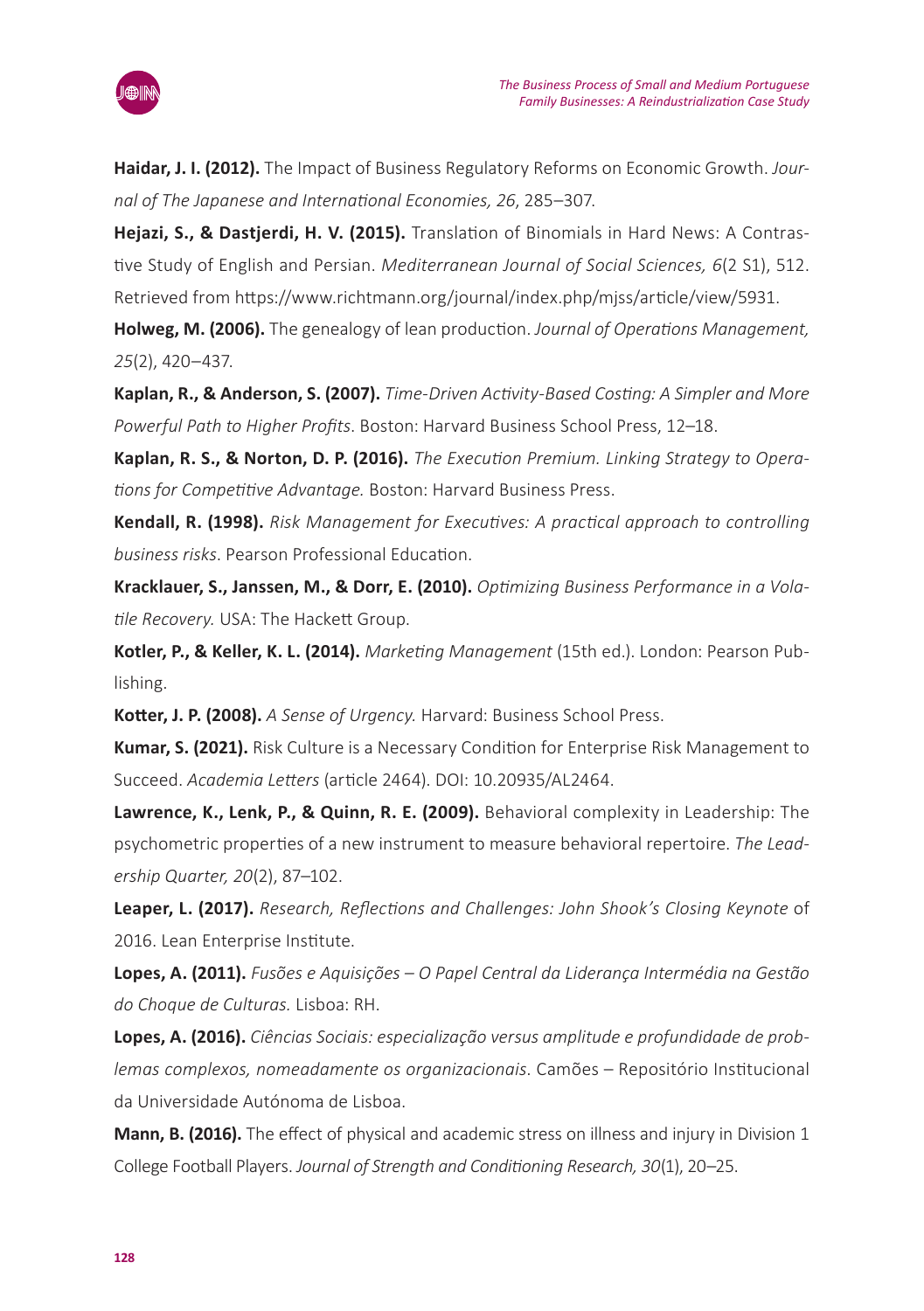**Namazi, M. (2016).** Time-Driven Activity-Based Costing: Theory, Applications and Limitations. *Iranian Journal of Management Studies, 9*(3), 457–482.

**Nicholas, N., & Nicholas, S. (2010).** Understanding the Mental Capacity Act 2005: a guide for clinicians*. The Obstetrician & Gynaecologist, 12*, 29–34.

**Nokes, J. D., Dole, J. A., & Hacker, D. J. (2007).** Teaching high school students to use heuristics while reading historical texts. *Journal of Educational Psychology, 99*(3), 492–504.

**Papanikos, G. (2010).** *International Essays on Small and Medium Sized Enterprises.* Athens Institute for Education and Research.

**Piper, T. R. (2010–2011).** Assessing a Company´s Future Financial Health. *Harvard Business School Teaching Note 911–415.*

**Quinn, R. E. (2000).** *Change the world: how ordinary people can achieve extraordinary results.* Hoboken, NJ: Jossey-Bass.

**Quinn, R. (2004).** *Building the bridge as you walk on it: a guide for leading change*. Jossey-Bass.

**Quinn, R. E. (2011).** *Building the bridge as you walk on it: A guide for leading change.*  Hoboken: John Wiley & Sons, Inc.

**Quinn, R. E. (2006).** *Loex Conference for Instruction Librarians, Entering the Fundamental State of Leadership, The Changing Role of the User Instruction Librarian.* Retrieved from [www.emich.edu/public/loex/loex2004/quinn.htm](http://www.emich.edu/public/loex/loex2004/quinn.htm).

**Ross, A., & Francis, D. (2003).** Lean is not enough. *Manufacturing Engineer 82*(4): 14–17. **Rother, M., & Shook, J. (2003).** *Learning to see – Value Stream Mapping to Create Value end Eliminate Muda*. Lean Enterprise Institute, Cambridge.

**Russel, R., & Taylor, B. (2014).** *Quality Management: Operations and supply chain management.* Hoboken: John Wiley & Sons, Inc.

**Santos Silva, A. (2020).** The reindustrialization of Europe – Portugal as Cluster. Retrieved from [https://eco.sapo.pt/2020/05/06/portugal-quer-ser-cluster-da-industrializacao-na-eu](https://eco.sapo.pt/2020/05/06/portugal-quer-ser-cluster-da-industrializacao-na-europa-diz-augusto-santos-silva/)[ropa-diz-augusto-santos-silva/.](https://eco.sapo.pt/2020/05/06/portugal-quer-ser-cluster-da-industrializacao-na-europa-diz-augusto-santos-silva/)

**Schnitker, L. M., Beattie, E. R. A., Martin-Khan, M., Burkett, E., & Gray, L. C. (2016).** Characteristics of older people [with cognitive impairment attending emergency depart](https://www.sciencedirect.com/science/article/pii/S1574626716300039)[ments: A descriptive study.](https://www.sciencedirect.com/science/article/pii/S1574626716300039) *Australasian Emergency Nursing Journal, 19*(2), 118–126.

**Schuh, G., Lenders, M., & Hieber, S. (2008).** *Lean Innovation: Introducing Value Systems to Product Development*. In Management of Engineering & Technology. PICMET. Portland International Conference on (pp. 1129–1136). IEEE.